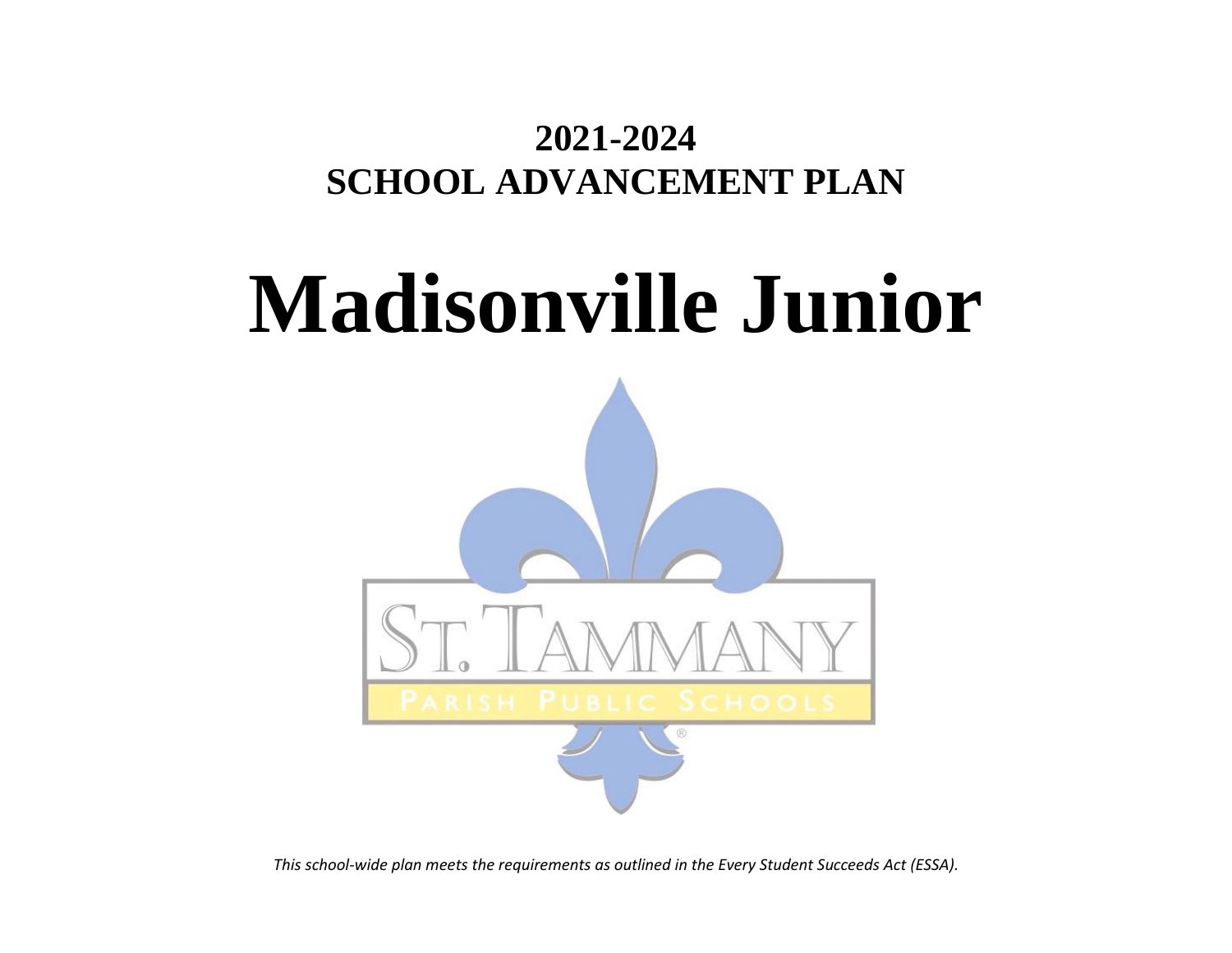## **1. COMPREHENSIVE NEEDS ASSESSMENT**

● *Provide outcomes of the school's data analysis by providing the top strengths and weaknesses that have been identified. Findings should include detailed analysis of all student groups as well an examination of student, teacher, and school strengths and weaknesses.* 

| <b>STRENGTHS</b>                                                                                                                     | <b>WEAKNESSES</b>                                                                                                                                                                                                                                              |
|--------------------------------------------------------------------------------------------------------------------------------------|----------------------------------------------------------------------------------------------------------------------------------------------------------------------------------------------------------------------------------------------------------------|
| 7th grade in all content areas have higher Assessment Index scores on LEAP<br>2025 in spring 2021 compared to 8 <sup>th</sup> grade. | 8th grade in all content areas have lower Assessment Index scores on LEAP<br>2025 in spring 2021 compared to 7th grade.                                                                                                                                        |
| ELA had the highest Assessment Index by subject with a score of 83.8 on LEAP<br>2025 taken in spring 2021.                           | 7th grade math only had 7 students score advanced and 8th grade math 0<br>students score advanced on LEAP 2025 in spring 2021.                                                                                                                                 |
| Cohort performance indicates a 6.8 growth in assessment index for 7th grade<br>social studies from 2019-2021 on LEAP 2025.           | 8th grade math had 35 students score unsatisfactory whereas 7th grade had 8<br>students score unsatisfactory on LEAP 2025 in spring 2021.                                                                                                                      |
|                                                                                                                                      | On the Assessment Index, math had the lowest score by subject with a 65.3 on<br>LEAP 2025 in spring 2021.                                                                                                                                                      |
|                                                                                                                                      | Cohort performance indicates decline in all subject areas for 8th grade with<br>social studies being the highest with a 23 point drop in assessment index from<br>2019-2021 on LEAP 2025.                                                                      |
|                                                                                                                                      | Cohort performance indicates a 14.8 drop in assessment index for 8th grade<br>ELA from 2019-2021 on LEAP 2025.                                                                                                                                                 |
|                                                                                                                                      | Cohort performance indicates a 13.9 drop in assessment index for 8th grade<br>science from 2019-2021 on LEAP 2025.                                                                                                                                             |
|                                                                                                                                      | Students with exceptionalities scored significantly lower in assessment index in<br>all content areas as compared to regular education students on LEAP 2025 in<br>spring 2021: ELA 32.9/91.4; Math 21.3/72.4; Science 28.4/76.3; Social Studies<br>35.4/84.9. |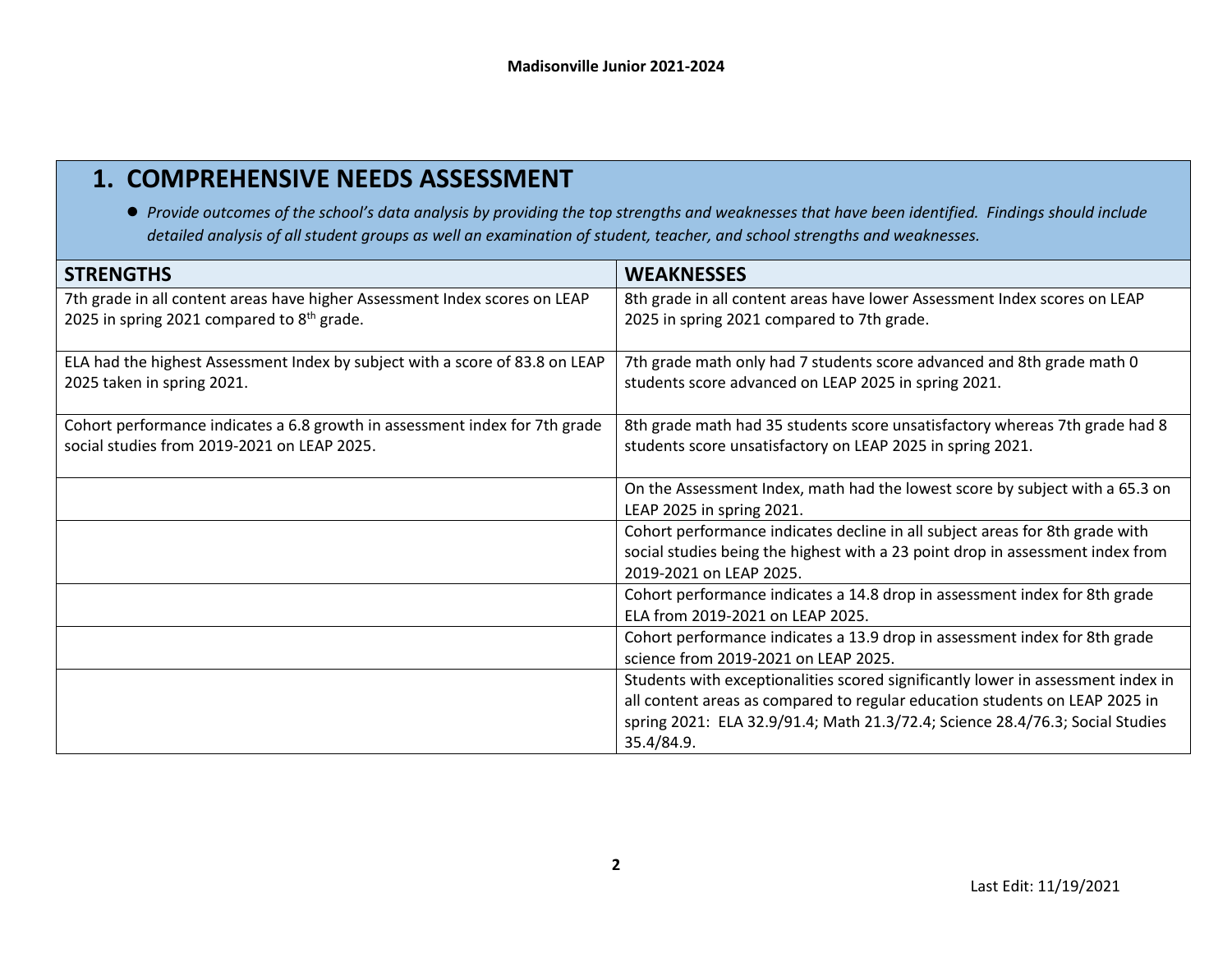## **2. SCHOOLWIDE GOAL FOR CORE ACADEMICS**

- *Goals must be Specific, Measurable, Achievable, Results-focused, and Time-bound*
- *Must Include at least 3 Core Academic Goals Aligned to the Most Current School Needs Assessment* 
	- *Pre-K through 8th grade schools must have one ELA goal, one Math goal, and one additional academic goal*
	- *High schools must have one Math goal, one goal for Strength of Diploma, and one additional academic goal*

#### **Goal #1**

From Spring 2021 to Spring 2024, the percentage of students in each grade level achieving Strong (Mastery or Above) on the LEAP 2025 in the reporting category of Major Content will increase by 2 percentage points each year as follows:

| Grade | 2021 Score | 2022 Goal | 2023 Goal | 2024 Goal |
|-------|------------|-----------|-----------|-----------|
| 7th   | 42%        | 44%       | 46%       | 48%       |
| 8th   | 26%        |           | 30%       | 32%       |

| <b>Instructional Focus:</b>                                                     | Resources needed:        | <b>Team Reflection:</b>                                |
|---------------------------------------------------------------------------------|--------------------------|--------------------------------------------------------|
| Math content focus will be in the area of problem solving. We will<br>$\bullet$ | <b>Math Curriculum</b>   |                                                        |
| work with curriculum specialists and math teachers within Content               | Specialist               |                                                        |
| Leader Module Instructional Strategies to Improve Curriculum                    |                          |                                                        |
| Implementation Session.                                                         |                          |                                                        |
| <b>Parent and Family Engagement Activity:</b>                                   | Resources needed:        | <b>Number of Participants:</b>                         |
| • Send home LDOE Parent Support information                                     | LDOE resource            |                                                        |
| • Curriculum Based Parental Support Letters to support at-home<br>learning      |                          | <b>Summary of Parent Feedback/Exit Tickets/Survey:</b> |
| <b>Professional Development:</b>                                                | <b>Resources needed:</b> | <b>Feedback from Teachers:</b>                         |
| • Curriculum Specialist will revisit modules sessions 1 and 2 and will          | <b>Math Curriculum</b>   |                                                        |
| teach module 4.                                                                 | Specialist               |                                                        |
|                                                                                 |                          |                                                        |
| <b>Follow Up and Support:</b>                                                   | Ready Math - I           |                                                        |
| • Math Content Leader Module Support and Training                               | Ready                    |                                                        |
|                                                                                 | <b>Mathematics</b>       |                                                        |
|                                                                                 | Louisiana Math           |                                                        |
|                                                                                 | Content Leader           |                                                        |

**3**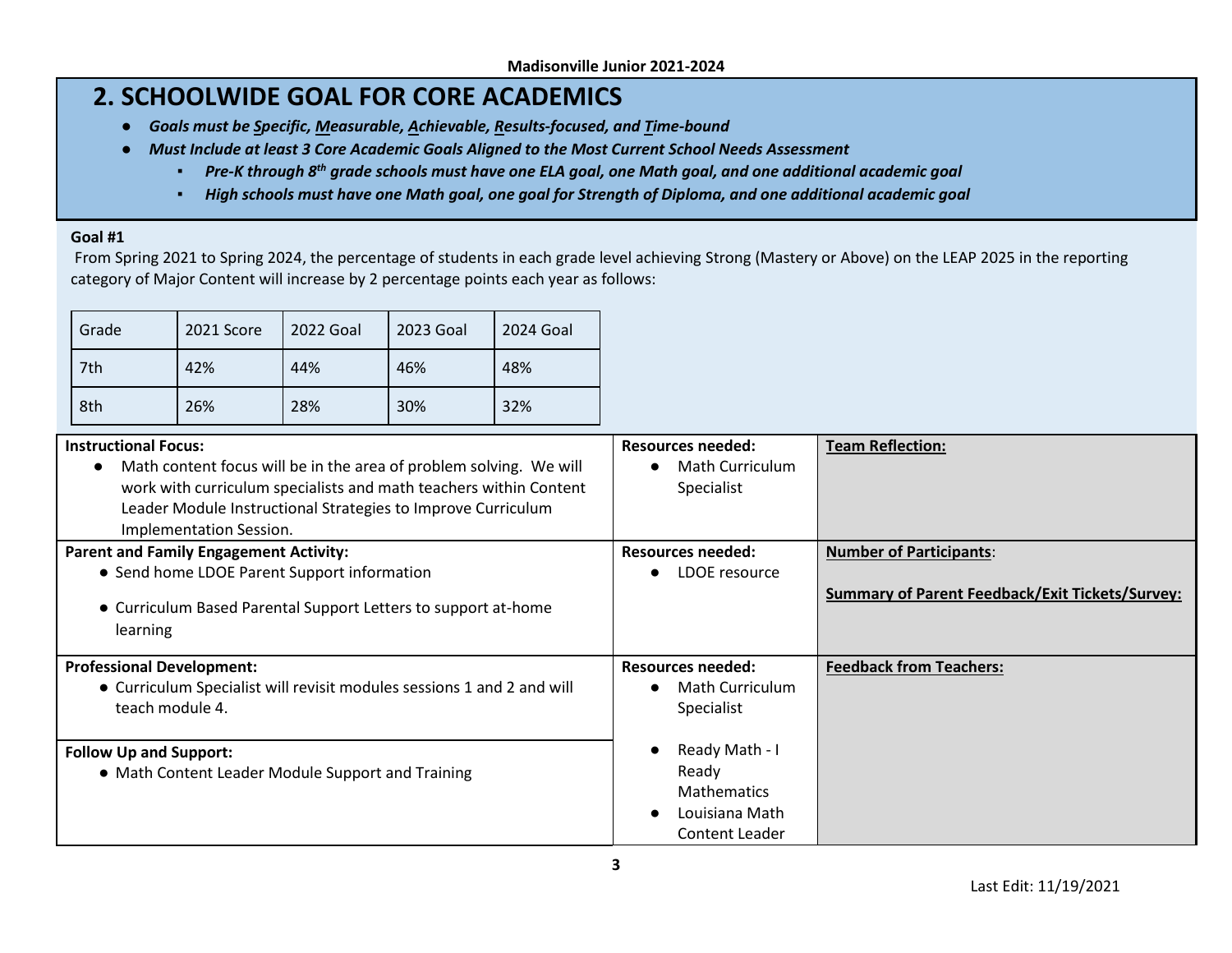| • Model lessons focusing on specific domain/module within content<br>leader sessions connected to identified Major Content subcategory<br>• Purposeful planning for student tracking toward progress of identified<br>standards within the sub-category needs area<br>• Analyzing assessments, feedback and next steps<br>• Walk Through and Look Fors |                                                                                                                                                                                                                                                                                                                                                                                                                                                                                                                                               |          |     |             |           | e Classrooms<br><b>State Planning</b><br><b>Documents</b> | <b>District Resources</b><br>within Guaranteed<br>Curriculum/Googl<br>Louisiana Believes |     |              |            |            |              |            |       |  |
|--------------------------------------------------------------------------------------------------------------------------------------------------------------------------------------------------------------------------------------------------------------------------------------------------------------------------------------------------------|-----------------------------------------------------------------------------------------------------------------------------------------------------------------------------------------------------------------------------------------------------------------------------------------------------------------------------------------------------------------------------------------------------------------------------------------------------------------------------------------------------------------------------------------------|----------|-----|-------------|-----------|-----------------------------------------------------------|------------------------------------------------------------------------------------------|-----|--------------|------------|------------|--------------|------------|-------|--|
| <b>Budgets</b> used to support this activity:                                                                                                                                                                                                                                                                                                          |                                                                                                                                                                                                                                                                                                                                                                                                                                                                                                                                               |          |     |             |           |                                                           |                                                                                          |     |              |            |            |              |            |       |  |
| Title I                                                                                                                                                                                                                                                                                                                                                | GFF                                                                                                                                                                                                                                                                                                                                                                                                                                                                                                                                           | Title II | LA4 | <b>IDEA</b> | Title III | Title IV                                                  | Perkins                                                                                  | JAG | <b>Bonds</b> | <b>DSS</b> | <b>CDF</b> | <b>ESSER</b> | <b>SCA</b> | Other |  |
|                                                                                                                                                                                                                                                                                                                                                        | X                                                                                                                                                                                                                                                                                                                                                                                                                                                                                                                                             |          |     |             |           |                                                           |                                                                                          |     |              |            |            |              |            |       |  |
| <b>Monitoring and Evaluating</b>                                                                                                                                                                                                                                                                                                                       |                                                                                                                                                                                                                                                                                                                                                                                                                                                                                                                                               |          |     |             |           |                                                           |                                                                                          |     |              |            |            |              |            |       |  |
|                                                                                                                                                                                                                                                                                                                                                        | <b>Observations:</b><br><b>Assessments:</b><br>Admin will visit every math classroom monthly<br>• EOY: LEAP 2025<br>to conduct a snapshot using the district<br>• Progress Monitoring: Unit tasks and district/teacher created unit assessments<br>observation 'Look-Fors' tool.<br>• IReady Diagnostics Assessment Reports<br>ILT members will visit math classrooms<br>monthly to conduct a snapshot using the<br>• Assessment Data - topic/lesson quizzes, mid- and end-of Unit Assessment Tasks<br>district observation 'Look-Fors' tool. |          |     |             |           |                                                           |                                                                                          |     |              |            |            |              |            |       |  |
| Middle of the Year Monitoring Results/Areas for improvement:                                                                                                                                                                                                                                                                                           |                                                                                                                                                                                                                                                                                                                                                                                                                                                                                                                                               |          |     |             |           |                                                           |                                                                                          |     |              |            |            |              |            |       |  |
| <b>End of the Year Results:</b>                                                                                                                                                                                                                                                                                                                        |                                                                                                                                                                                                                                                                                                                                                                                                                                                                                                                                               |          |     |             |           |                                                           |                                                                                          |     |              |            |            |              |            |       |  |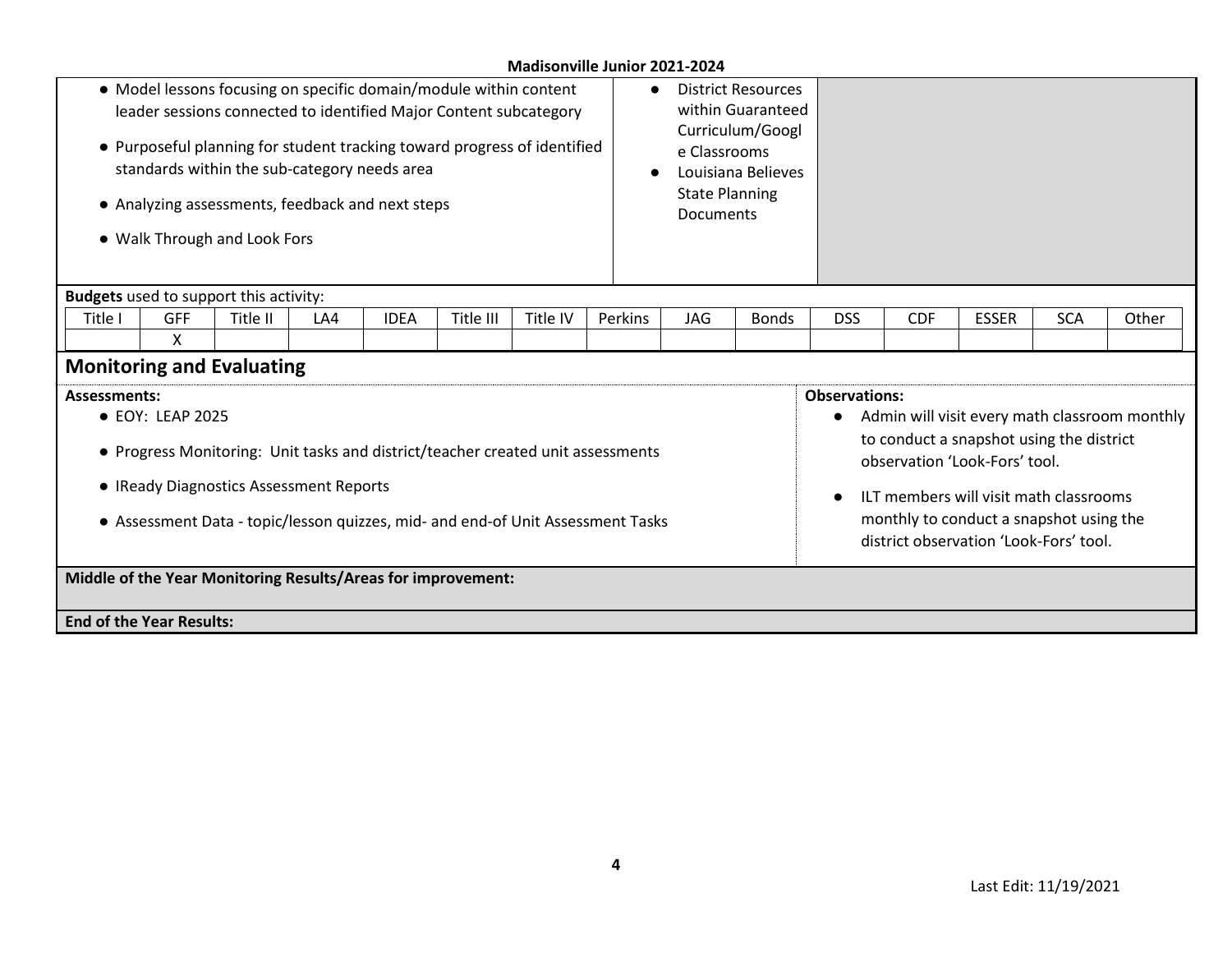#### **Goal #2**

From Spring 2021 to Spring 2024, the percentage of students in each grade level achieving Strong (Mastery or Above) on the LEAP 2025 in the subcategory category of Reading Vocabulary for each cohort of students will increase by 2 percentage points each year as follows:

| Grade | 2021 Score | 2022 Goal | 2023 Goal | 2024 Goal |
|-------|------------|-----------|-----------|-----------|
| 7th   | 47%        | 49%       | 51%       | 53%       |
| 8th   | 53%        |           | 57%       | 59%       |

| <b>Instructional Focus:</b>                                          | <b>Resources needed:</b>                                                                                                                             | <b>Team Reflection:</b>                                |
|----------------------------------------------------------------------|------------------------------------------------------------------------------------------------------------------------------------------------------|--------------------------------------------------------|
| • Indirect Vocabulary Instruction                                    | Protocol for<br>$\bullet$                                                                                                                            |                                                        |
| • Direct Vocabulary Instruction<br>• Academic Vocabulary Instruction | <b>Explicitly Teaching</b><br>Vocabulary<br>Grade<br>Appropriate                                                                                     |                                                        |
| • Use Mentor Sentences to Support Vocabulary Acquisition             | Academic<br>Vocabulary<br>LDOE ELA<br><b>Guidebook Units</b><br><b>LDOE ELA Mentor</b><br>Sentences<br>(Language Task)<br>for each<br>Guidebook Unit |                                                        |
| <b>Parent and Family Engagement Activity:</b>                        | <b>Resources needed:</b>                                                                                                                             | <b>Number of Participants:</b>                         |
| • Virtual Literary Night - provide activity and/or vocabulary tips   | Teacher created in<br>$\bullet$                                                                                                                      |                                                        |
|                                                                      | Google Classroom                                                                                                                                     | <b>Summary of Parent Feedback/Exit Tickets/Survey:</b> |
| <b>Professional Development:</b>                                     | <b>Resources needed:</b>                                                                                                                             | <b>Feedback from Teachers:</b>                         |
| • ELA Content Leader Module 2: Building Knowledge to Support         | <b>ELA Content</b><br>Leader                                                                                                                         |                                                        |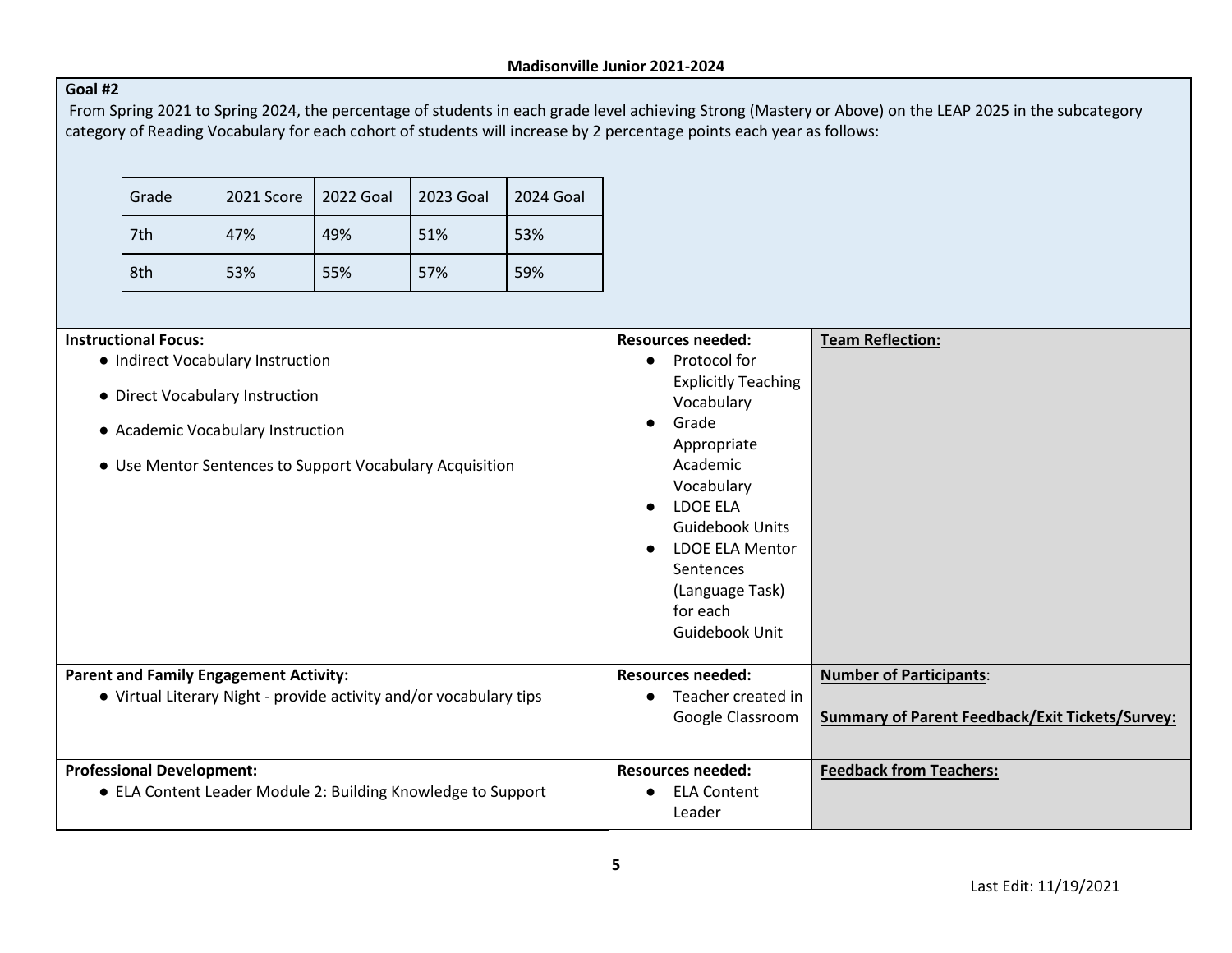| Guidebooks<br>Guidebooks                     | -Session 5: Direct and Indirect Vocabulary Instruction in the<br>-Session 6: The Importance of the Volume of Reading<br><b>ELA Content Leader Module 3:</b><br>-Session 4 Unpacking Direct Vocabulary Instruction in the |     |             |           |          | $\bullet$<br>$\bullet$ | Guidebook<br><b>Vocabulary Guide</b><br>Vocabulary<br>Instruction with<br>Guidebook<br>Lessons |              |            |            |              |            |       |
|----------------------------------------------|--------------------------------------------------------------------------------------------------------------------------------------------------------------------------------------------------------------------------|-----|-------------|-----------|----------|------------------------|------------------------------------------------------------------------------------------------|--------------|------------|------------|--------------|------------|-------|
| <b>Follow Up and Support:</b><br>vocabulary) | • ELA Content Leader provide instruction during PLCs (focused on                                                                                                                                                         |     |             |           |          |                        |                                                                                                |              |            |            |              |            |       |
|                                              | • PLCs will focus on                                                                                                                                                                                                     |     |             |           |          |                        |                                                                                                |              |            |            |              |            |       |
| $\circ$                                      | identifying vocabulary instruction embedded in Guidebook<br>lesson                                                                                                                                                       |     |             |           |          |                        |                                                                                                |              |            |            |              |            |       |
| $\circ$                                      | distinguishing between words/phrases to teach and<br>words/phrases to define                                                                                                                                             |     |             |           |          |                        |                                                                                                |              |            |            |              |            |       |
| $\circ$                                      | applying the protocol for explicitly teaching vocabulary to<br>words/phrases that should be taught within the current<br>Guidebook unit/lesson                                                                           |     |             |           |          |                        |                                                                                                |              |            |            |              |            |       |
| $\circ$                                      | accessing the Louisiana Student Standards to know and<br>understand the vocabulary standards in order to<br>appropriately plan the incorporation of vocabulary<br>instruction                                            |     |             |           |          |                        |                                                                                                |              |            |            |              |            |       |
|                                              | • Curriculum Specialist                                                                                                                                                                                                  |     |             |           |          |                        |                                                                                                |              |            |            |              |            |       |
|                                              | <b>Budgets</b> used to support this activity:                                                                                                                                                                            |     |             |           |          |                        |                                                                                                |              |            |            |              |            |       |
| Title I                                      | GFF<br>Title II                                                                                                                                                                                                          | LA4 | <b>IDEA</b> | Title III | Title IV | Perkins                | JAG                                                                                            | <b>Bonds</b> | <b>DSS</b> | <b>CDF</b> | <b>ESSER</b> | <b>SCA</b> | Other |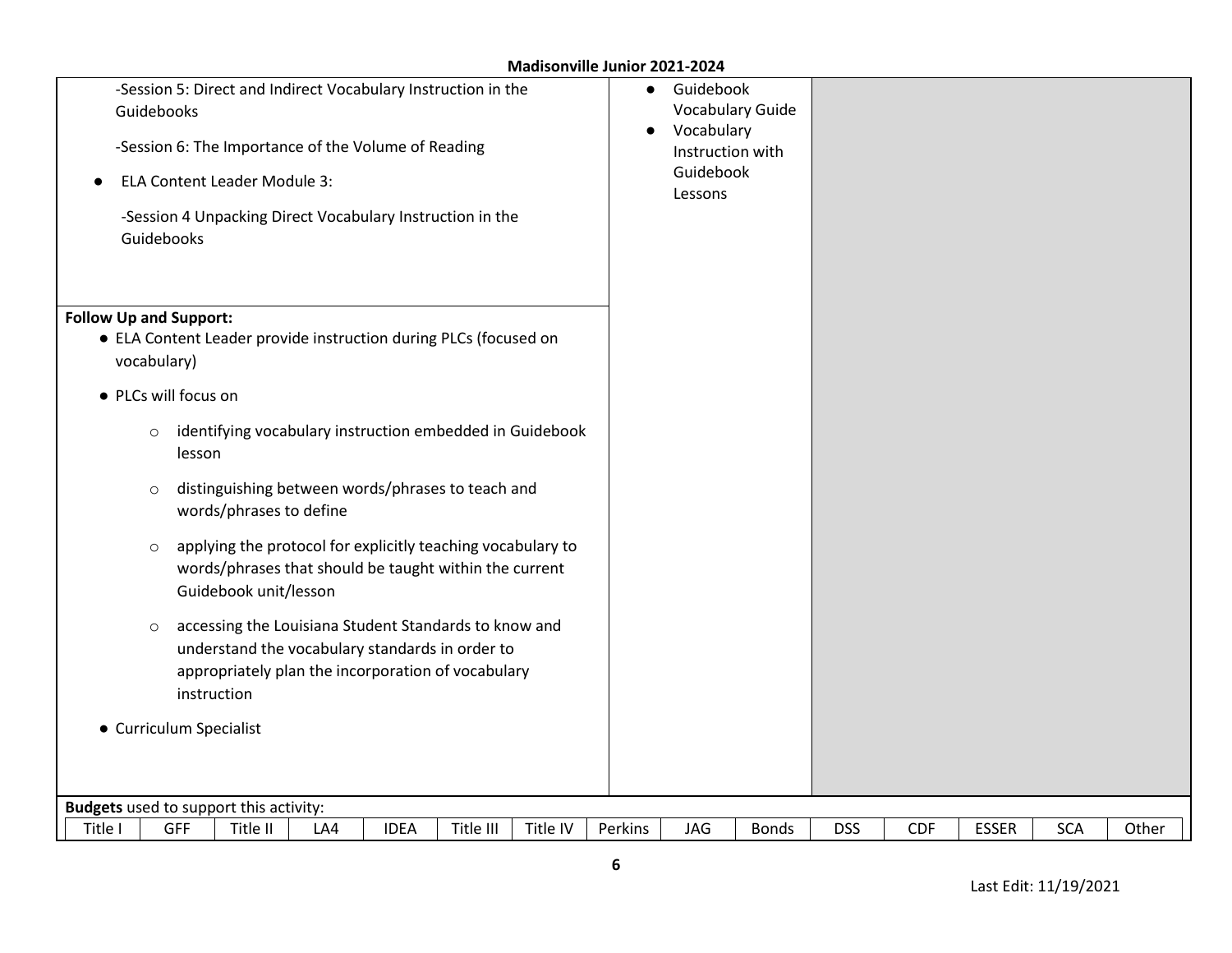|                                                                                                                                                                                          | х                                                            |  |  |  |  |  |                                   |  |                                                                                                                                                                                                                                                                       |  |  |  |  |
|------------------------------------------------------------------------------------------------------------------------------------------------------------------------------------------|--------------------------------------------------------------|--|--|--|--|--|-----------------------------------|--|-----------------------------------------------------------------------------------------------------------------------------------------------------------------------------------------------------------------------------------------------------------------------|--|--|--|--|
| <b>Monitoring and Evaluating</b>                                                                                                                                                         |                                                              |  |  |  |  |  |                                   |  |                                                                                                                                                                                                                                                                       |  |  |  |  |
| <b>Assessments:</b><br>$\bullet$ EOY: LEAP 2025<br>• Progress Monitoring: LEAP 360 diagnostic, LEAP 360 Interim, teacher<br>created unit assessments (analyze specific vocabulary items) |                                                              |  |  |  |  |  | <b>Observations:</b><br>$\bullet$ |  | One administrator will visit every ELA classroom monthly to conduct a<br>snapshot using the district observation 'Look-Fors' tool.<br>ILT members will visit ELA classrooms each nine weeks to conduct a<br>snapshot using the district observation 'Look-Fors' tool. |  |  |  |  |
|                                                                                                                                                                                          | Middle of the Year Monitoring Results/Areas for improvement: |  |  |  |  |  |                                   |  |                                                                                                                                                                                                                                                                       |  |  |  |  |
| <b>End of the Year Results:</b>                                                                                                                                                          |                                                              |  |  |  |  |  |                                   |  |                                                                                                                                                                                                                                                                       |  |  |  |  |

#### **Goal #3**

From Spring 2021 to Spring 2024, the percentage of students in each grade achieving Strong (Mastery or Above) on the LEAP 2025 in science will increase by 2 percentage points as follows:

| Grade | 2022 Goal<br>2021 Score |     | 2023 Goal | 2024 Goal |
|-------|-------------------------|-----|-----------|-----------|
| 7th   | 41%                     | 43% | 45%       | 47%       |
| 8th   | 41%                     | 43% | 45%       | 47%       |

| <b>Instructional Focus:</b>                                  | <b>Resources needed:</b> | <b>Team Reflection:</b> |
|--------------------------------------------------------------|--------------------------|-------------------------|
| • Implementing high quality instructional resources from the | Google Classroom         |                         |
| <b>Guaranteed Curriculum.</b>                                | and STPPS                |                         |
|                                                              | Guaranteed               |                         |
|                                                              | Curriculum               |                         |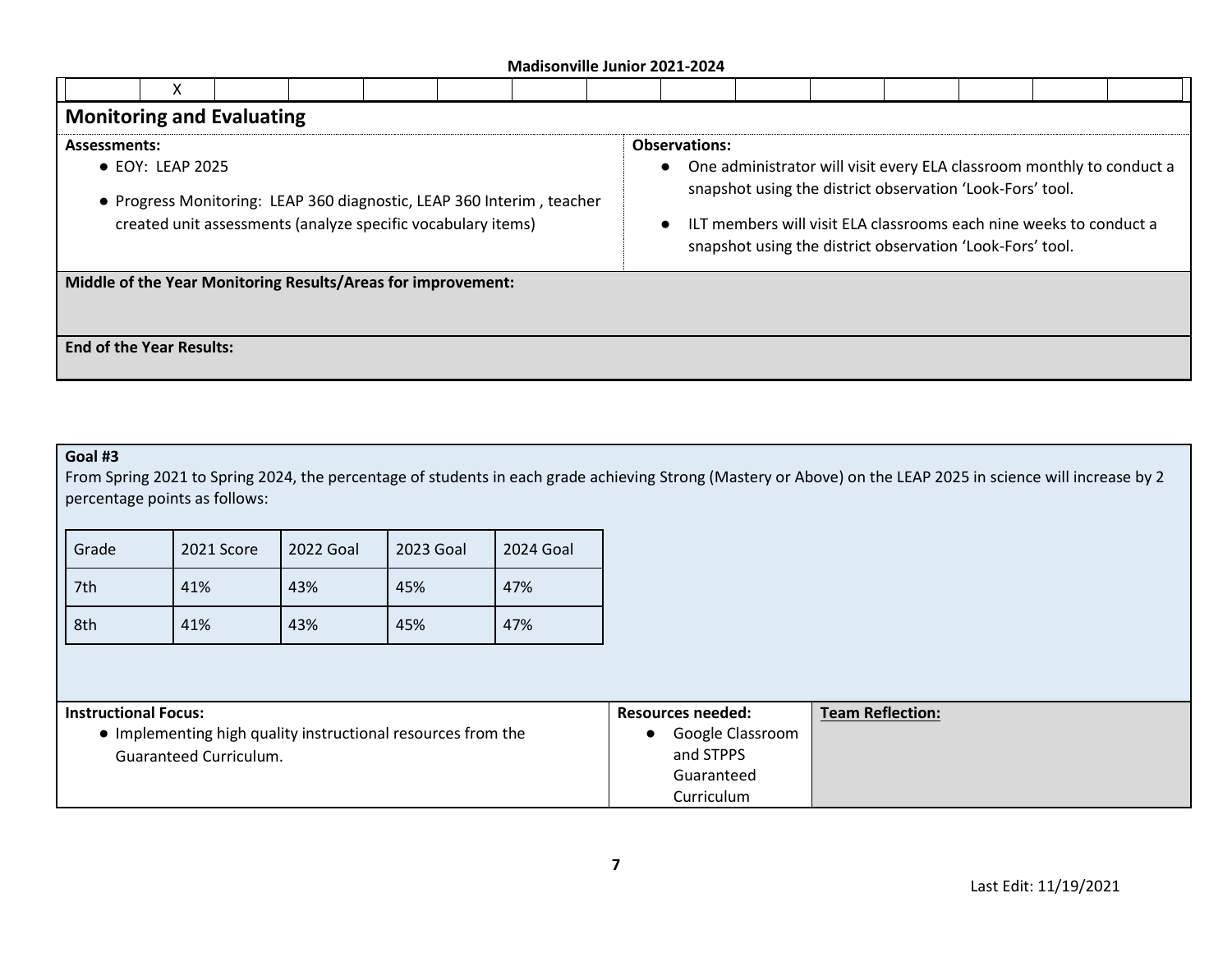| <b>Parent and Family Engagement Activity:</b>                                                                                                                                                                                                                                                                                                                                                                                                                                                                                                                                                                                                                                                                                                                                                                                                                                                                                                                              | <b>Resources needed:</b>                                                                                                                 | <b>Number of Participants:</b>                         |
|----------------------------------------------------------------------------------------------------------------------------------------------------------------------------------------------------------------------------------------------------------------------------------------------------------------------------------------------------------------------------------------------------------------------------------------------------------------------------------------------------------------------------------------------------------------------------------------------------------------------------------------------------------------------------------------------------------------------------------------------------------------------------------------------------------------------------------------------------------------------------------------------------------------------------------------------------------------------------|------------------------------------------------------------------------------------------------------------------------------------------|--------------------------------------------------------|
| • Understanding the importance of building curiosity by engaging in                                                                                                                                                                                                                                                                                                                                                                                                                                                                                                                                                                                                                                                                                                                                                                                                                                                                                                        | Teacher created                                                                                                                          |                                                        |
| unfamiliar phenomena.                                                                                                                                                                                                                                                                                                                                                                                                                                                                                                                                                                                                                                                                                                                                                                                                                                                                                                                                                      | media to share                                                                                                                           | <b>Summary of Parent Feedback/Exit Tickets/Survey:</b> |
|                                                                                                                                                                                                                                                                                                                                                                                                                                                                                                                                                                                                                                                                                                                                                                                                                                                                                                                                                                            | with parents                                                                                                                             |                                                        |
| <b>Professional Development:</b>                                                                                                                                                                                                                                                                                                                                                                                                                                                                                                                                                                                                                                                                                                                                                                                                                                                                                                                                           | <b>Resources needed:</b>                                                                                                                 | <b>Feedback from Teachers:</b>                         |
| Priority 1:<br>• The "Why": shifts in science instruction, three dimensional and<br>phenomenon based learning.<br>• High Quality Curriculum: Louisiana Student Standards for Science,<br>scope and sequence, 5E instructional pathway, 4 steps to engage<br>with the phenomenon, and embedded unit support resources.<br>Priority 2:<br>• Pedagogy: Deep dive into unit specific 5E instructional pathway,<br>annotating unit standards, and steps to engage in the unit<br>phenomenon based learning<br>• Supports/Scaffolds: CER(R) writing checklist, three answer methods<br>writing frames<br>Priority 3:<br>• Assessments: Creating common assessments that are standard/3D<br>aligned in LEAP 2025 format, use of sample performance tasks, and<br>LDOE reflective summaries.<br>• Feedback: Three stack sort to provide actionable feedback,<br>opportunities for work revisions, and modified grading tools (ex:<br>score conversion charts and writing rubrics). | Google Classroom<br>and STPPS<br>Guaranteed<br>Curriculum<br>LDOE assessment<br>resources<br><b>CER</b> posters<br><b>Writing frames</b> |                                                        |
| <b>Follow Up and Support:</b><br>• PLCs will focus on planning for high quality instruction, using<br>common assessments to evaluate progress towards standard<br>mastery, and analyzing student work, using scoring rubrics to ensure                                                                                                                                                                                                                                                                                                                                                                                                                                                                                                                                                                                                                                                                                                                                     |                                                                                                                                          |                                                        |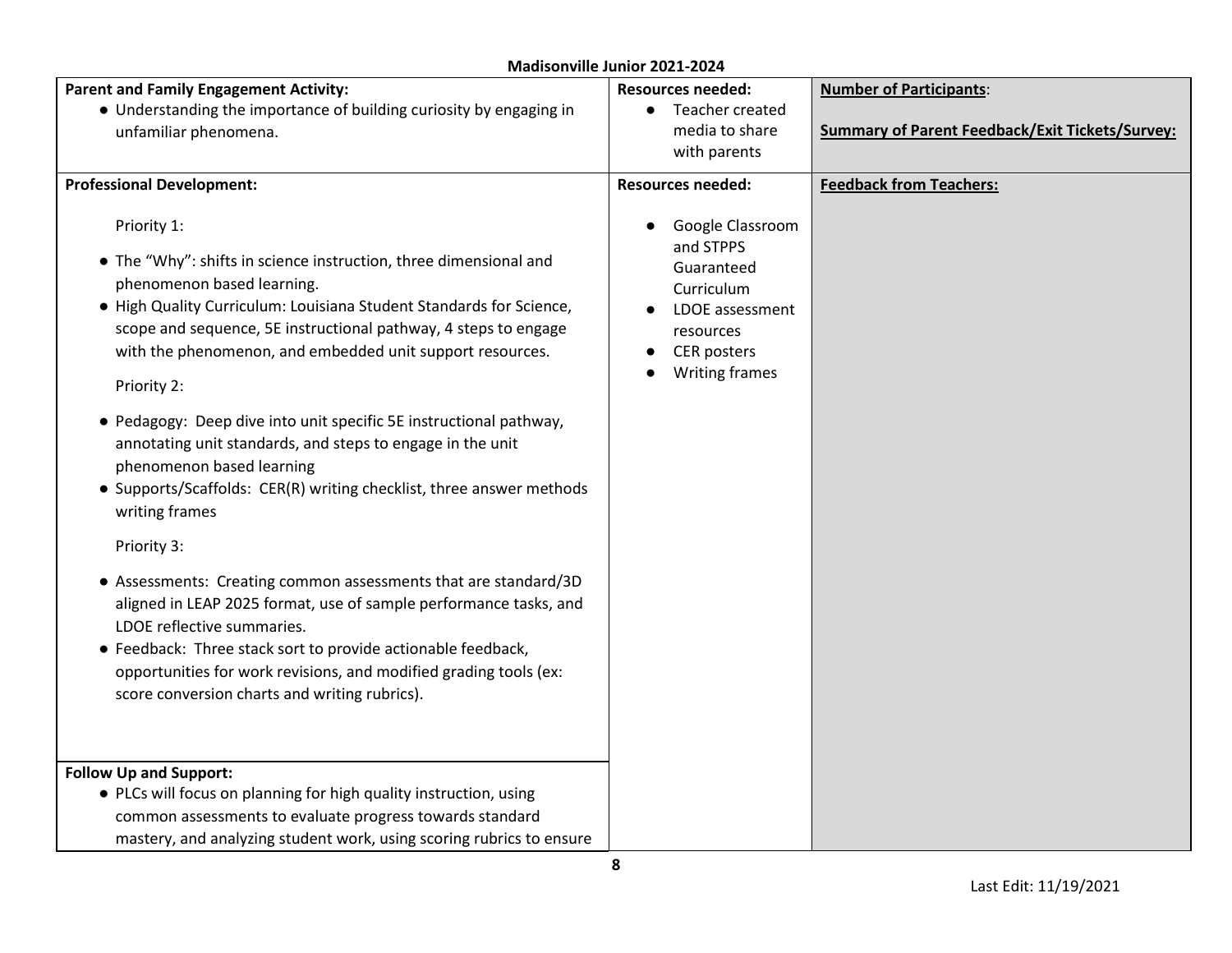|                                                              |                          | consistency in grading, and analyzing and tracking student<br>constructed and/or extended response writing.                       |     |             |           |          |         |                      |              |            |            |                                                                                                                                                                                                                                                                               |            |       |
|--------------------------------------------------------------|--------------------------|-----------------------------------------------------------------------------------------------------------------------------------|-----|-------------|-----------|----------|---------|----------------------|--------------|------------|------------|-------------------------------------------------------------------------------------------------------------------------------------------------------------------------------------------------------------------------------------------------------------------------------|------------|-------|
|                                                              | • Curriculum Specialists |                                                                                                                                   |     |             |           |          |         |                      |              |            |            |                                                                                                                                                                                                                                                                               |            |       |
|                                                              |                          | • Side-by side planning and model lesson support with TRT/RHT,<br>instructional coach, department team and/or individual teacher. |     |             |           |          |         |                      |              |            |            |                                                                                                                                                                                                                                                                               |            |       |
| <b>Budgets</b> used to support this activity:                |                          |                                                                                                                                   |     |             |           |          |         |                      |              |            |            |                                                                                                                                                                                                                                                                               |            |       |
| Title I                                                      | <b>GFF</b>               | Title II                                                                                                                          | LA4 | <b>IDEA</b> | Title III | Title IV | Perkins | <b>JAG</b>           | <b>Bonds</b> | <b>DSS</b> | <b>CDF</b> | <b>ESSER</b>                                                                                                                                                                                                                                                                  | <b>SCA</b> | Other |
|                                                              | X                        |                                                                                                                                   |     |             |           |          |         |                      |              |            |            |                                                                                                                                                                                                                                                                               |            |       |
| <b>Monitoring and Evaluating</b>                             |                          |                                                                                                                                   |     |             |           |          |         |                      |              |            |            |                                                                                                                                                                                                                                                                               |            |       |
| <b>Assessments:</b>                                          | • EOY: LEAP 2025         | • Progress monitoring: District created readiness and benchmark<br>assessment and sample unit performance task assessments.       |     |             |           |          |         | <b>Observations:</b> |              |            |            | One administrator will visit every science classroom monthly to<br>conduct a snapshot using the district observation 'Look-Fors' tool.<br>ILT members will visit science classrooms each nine weeks to conduct<br>a snapshot using the district observation 'Look-Fors' tool. |            |       |
| Middle of the Year Monitoring Results/Areas for improvement: |                          |                                                                                                                                   |     |             |           |          |         |                      |              |            |            |                                                                                                                                                                                                                                                                               |            |       |
| <b>End of the Year Results:</b>                              |                          |                                                                                                                                   |     |             |           |          |         |                      |              |            |            |                                                                                                                                                                                                                                                                               |            |       |

## **3. SCHOOLWIDE GOALS FOR DIVERSE NEEDS**

- *Goals must be Specific, Measurable, Achievable, Results-focused, and Time-bound*
- *Must include one discipline goal, one goal for Students with Exceptionalities, and one goal for English Learners*

#### **DISCIPLINE**

- Schools will be given the label Urgent Intervention Required for Discipline (UIR-D) if the out-of- school suspension rate is more than two times the national average for *the past three years*
- *Two times the national average equals 5.2% for grade PK-4 and 20.2% for grades 5-12*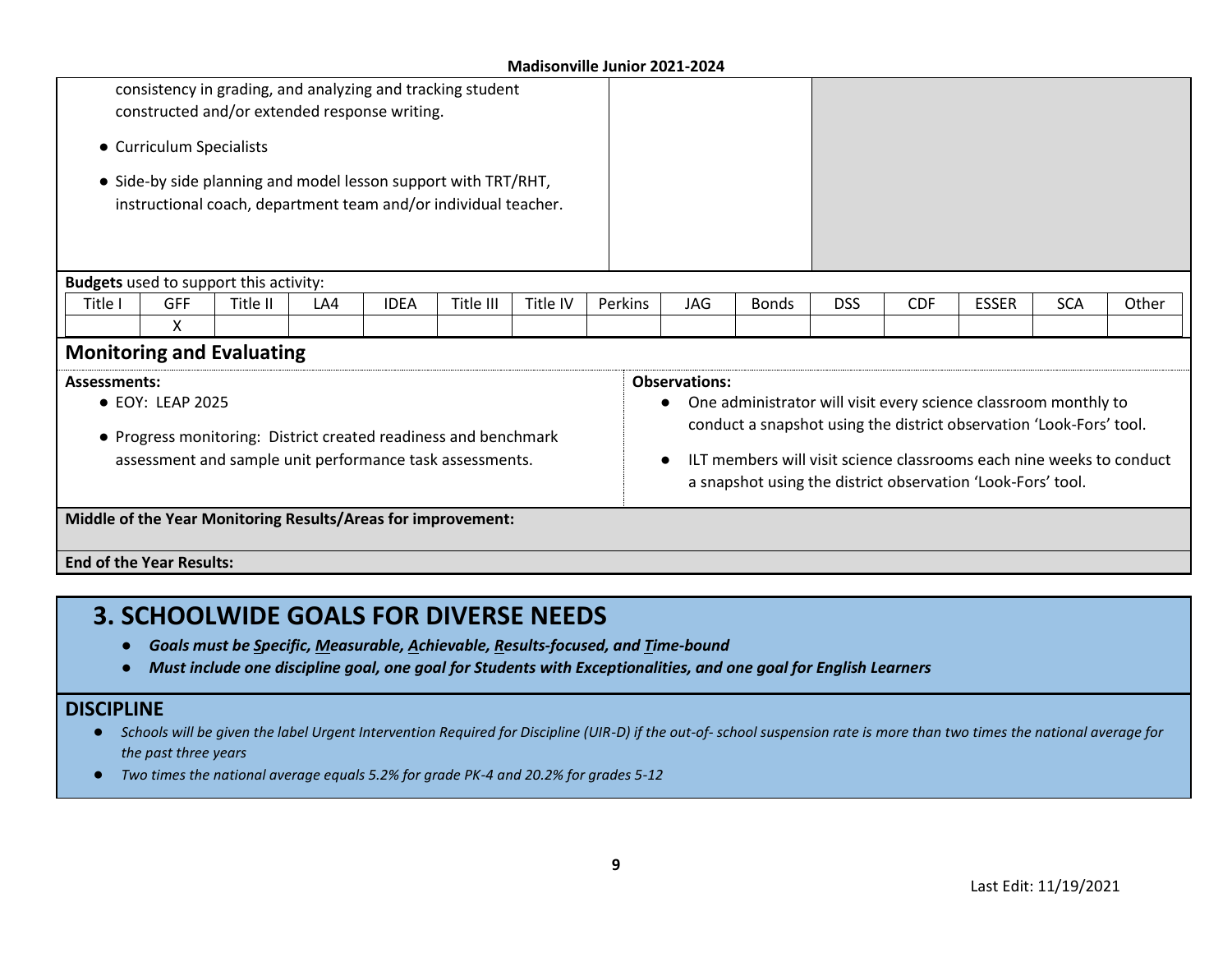| Goal #1 (Discipline):                                                   |                                             |                                                                |           |                                                                            |                                                    |                                                                                                                                              |
|-------------------------------------------------------------------------|---------------------------------------------|----------------------------------------------------------------|-----------|----------------------------------------------------------------------------|----------------------------------------------------|----------------------------------------------------------------------------------------------------------------------------------------------|
|                                                                         |                                             |                                                                |           |                                                                            |                                                    | From Spring 2021 to Spring 2024, the percentage of students receiving discipline referrals will decrease by 1 % points each year as follows: |
| 2020-2021                                                               | 2021-2022                                   | 2022-2023                                                      | 2023-2024 |                                                                            |                                                    |                                                                                                                                              |
| %                                                                       | %                                           | %                                                              | %         |                                                                            |                                                    |                                                                                                                                              |
| 13.96                                                                   | 12.96                                       | 11.96                                                          | 10.96     |                                                                            |                                                    |                                                                                                                                              |
|                                                                         |                                             |                                                                |           |                                                                            |                                                    |                                                                                                                                              |
| Tier 1 (School wide): Mindful Mondays, bi-weekly social skills lessons, |                                             |                                                                |           |                                                                            | <b>Resources needed:</b>                           | <b>Team Reflection:</b>                                                                                                                      |
|                                                                         |                                             |                                                                |           | positive behaviors reinforcement, brain breaks, seating charts, supportive | *Virtual Projects                                  |                                                                                                                                              |
| counseling                                                              |                                             |                                                                |           |                                                                            | *More Tools for Teaching                           |                                                                                                                                              |
|                                                                         | • Classroom Management Plan                 |                                                                |           |                                                                            | Social Skills/Use of those                         |                                                                                                                                              |
|                                                                         |                                             | • Bi-weekly Social Emotional Learning on Google Classroom      |           |                                                                            | lessons through scheduled<br>lessons with students |                                                                                                                                              |
|                                                                         |                                             |                                                                |           |                                                                            | *Monthly PBIS Meeting                              |                                                                                                                                              |
| • PBIS                                                                  |                                             |                                                                |           |                                                                            | *Schedule time to plan                             |                                                                                                                                              |
|                                                                         |                                             |                                                                |           | Tier 2 (Targeted Prevention): Sensory rooms, check-in/check-out, parent    | *Disciplinarian/Parent                             |                                                                                                                                              |
| conferences                                                             |                                             |                                                                |           |                                                                            | Conference                                         |                                                                                                                                              |
|                                                                         | • Targeted social skills instruction        |                                                                |           |                                                                            |                                                    |                                                                                                                                              |
|                                                                         |                                             |                                                                |           |                                                                            | *Observations                                      |                                                                                                                                              |
|                                                                         |                                             | • Student specific reinforcement system                        |           |                                                                            | *Develop and collaborate                           |                                                                                                                                              |
|                                                                         |                                             |                                                                |           |                                                                            | set times to conduct data                          |                                                                                                                                              |
|                                                                         |                                             | • Mental Health Counseling Services Individual                 |           |                                                                            | reviews                                            |                                                                                                                                              |
|                                                                         | • Check-in/Check-out                        |                                                                |           |                                                                            |                                                    |                                                                                                                                              |
|                                                                         |                                             |                                                                |           |                                                                            |                                                    |                                                                                                                                              |
|                                                                         |                                             | • Disciplinarian works closely with MHP and Guidance Counselor |           |                                                                            |                                                    |                                                                                                                                              |
|                                                                         |                                             |                                                                |           | Tier 3 (Intensive Individual): referral to wrap around community supports, |                                                    |                                                                                                                                              |
| homeschool plans to improve relationship and create proactive plan      |                                             |                                                                |           |                                                                            |                                                    |                                                                                                                                              |
| • MAE Support                                                           |                                             |                                                                |           |                                                                            |                                                    |                                                                                                                                              |
|                                                                         |                                             |                                                                |           |                                                                            | <i>*</i> Team staffing                             |                                                                                                                                              |
| • Behavioral Coach                                                      |                                             |                                                                |           |                                                                            |                                                    |                                                                                                                                              |
| • FBA & BIP                                                             |                                             |                                                                |           |                                                                            |                                                    |                                                                                                                                              |
|                                                                         |                                             |                                                                |           |                                                                            |                                                    |                                                                                                                                              |
| • Safety Plan                                                           |                                             |                                                                |           |                                                                            |                                                    |                                                                                                                                              |
|                                                                         |                                             |                                                                |           |                                                                            |                                                    |                                                                                                                                              |
|                                                                         | • Daily, explicit social skills instruction |                                                                |           |                                                                            |                                                    |                                                                                                                                              |
|                                                                         | • Crisis Intervention Plans                 |                                                                |           |                                                                            |                                                    |                                                                                                                                              |
|                                                                         |                                             |                                                                |           |                                                                            |                                                    |                                                                                                                                              |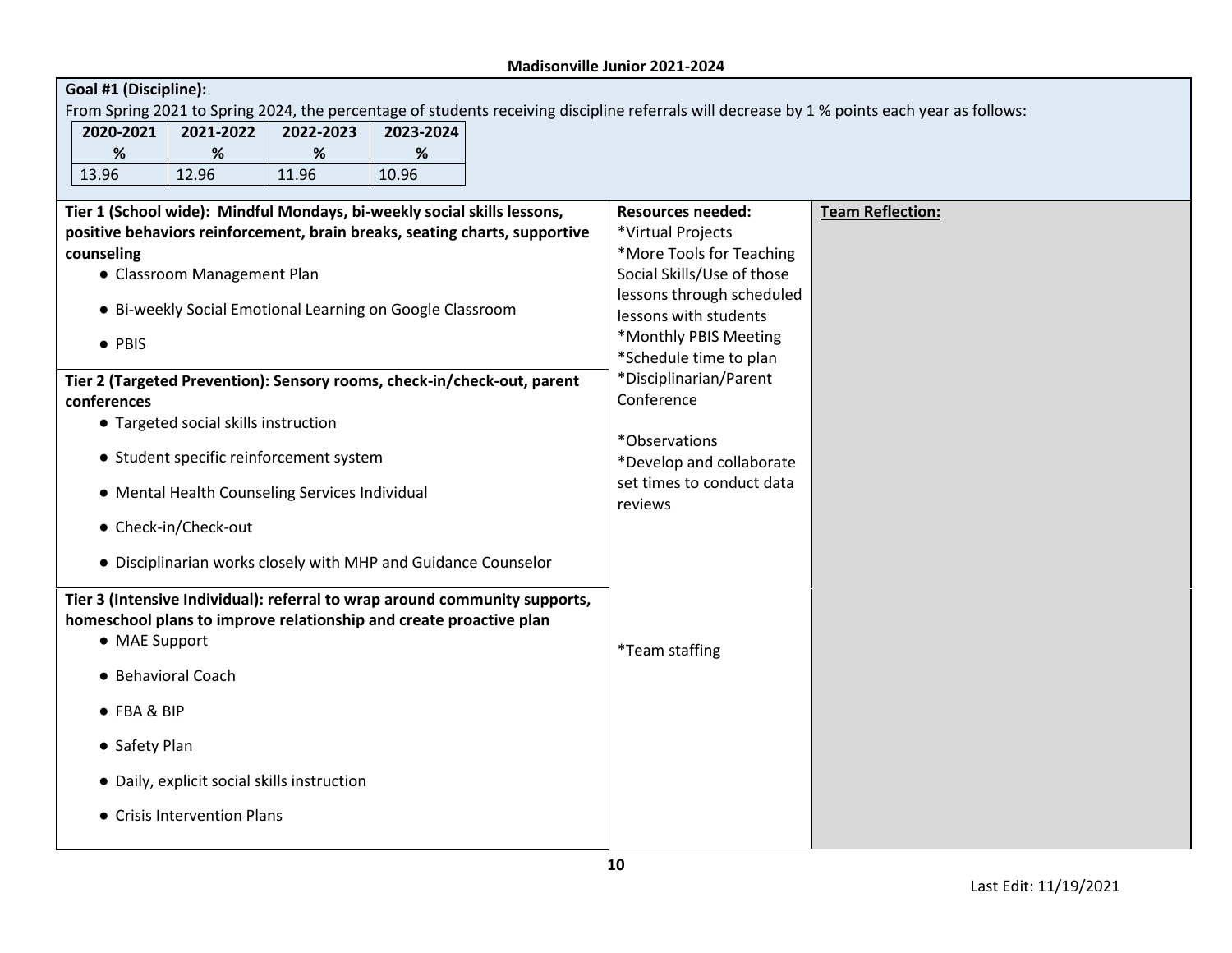|                                                              |                                                                                                                             | • Mental Health Counseling Service individual  |     |             |                                                          |          |                                                                                                                                         |                                                         |              |            |                                |                                                                                                                                                               |            |       |
|--------------------------------------------------------------|-----------------------------------------------------------------------------------------------------------------------------|------------------------------------------------|-----|-------------|----------------------------------------------------------|----------|-----------------------------------------------------------------------------------------------------------------------------------------|---------------------------------------------------------|--------------|------------|--------------------------------|---------------------------------------------------------------------------------------------------------------------------------------------------------------|------------|-------|
|                                                              |                                                                                                                             | • Crisis Intervention Services                 |     |             |                                                          |          |                                                                                                                                         |                                                         |              |            |                                |                                                                                                                                                               |            |       |
|                                                              |                                                                                                                             |                                                |     |             | • CSoC (Coordinated System of Care wrap-around referral) |          |                                                                                                                                         |                                                         |              |            |                                |                                                                                                                                                               |            |       |
|                                                              |                                                                                                                             | • FINS (Families in need of services referral) |     |             |                                                          |          |                                                                                                                                         |                                                         |              |            |                                |                                                                                                                                                               |            |       |
| <b>Parent and Family Engagement Activity:</b>                |                                                                                                                             |                                                |     |             |                                                          |          |                                                                                                                                         | <b>Resources needed:</b>                                |              |            | <b>Participation Outcome:</b>  |                                                                                                                                                               |            |       |
|                                                              | Counselor Corner on School website, School Counseling Resources on<br>Google Classroom.<br><b>Professional Development:</b> |                                                |     |             |                                                          |          |                                                                                                                                         | Google Classroom                                        |              |            |                                | <b>Parent Feedback/Exit Tickets/Survey:</b>                                                                                                                   |            |       |
|                                                              |                                                                                                                             | • Classroom Management Plan                    |     |             |                                                          |          |                                                                                                                                         | <b>Resources needed:</b><br><b>Classroom Management</b> |              |            | <b>Feedback from Teachers:</b> |                                                                                                                                                               |            |       |
|                                                              | • Non-Crisis Intervention                                                                                                   |                                                |     |             |                                                          |          | Plan                                                                                                                                    | <b>Utilization of Behavior</b>                          |              |            |                                |                                                                                                                                                               |            |       |
| <b>Follow Up and Support:</b>                                |                                                                                                                             | • Crisis Intervention Team                     |     |             |                                                          |          |                                                                                                                                         | Coach on Campus<br><b>PBIS Meetings</b>                 |              |            |                                |                                                                                                                                                               |            |       |
| <b>Budgets</b> used to support this activity:                |                                                                                                                             |                                                |     |             |                                                          |          |                                                                                                                                         |                                                         |              |            |                                |                                                                                                                                                               |            |       |
| Title I                                                      | GFF<br>X                                                                                                                    | Title II                                       | LA4 | <b>IDEA</b> | Title III                                                | Title IV | Perkins                                                                                                                                 | JAG                                                     | <b>Bonds</b> | <b>DSS</b> | <b>CDF</b>                     | <b>ESSER</b>                                                                                                                                                  | <b>SCA</b> | Other |
| Data used to Monitor and Evaluate Goal:                      |                                                                                                                             |                                                |     |             |                                                          |          | the incident with the most referrals, and identify groups (grade levels, teachers, etc.) that are receiving more referrals than others. |                                                         |              |            |                                | • Discipline data will be reviewed every 9 weeks to determine the percentage of discipline referrals, identify the location with the most referrals, identify |            |       |
| Middle of the Year Monitoring Results/Areas for Improvement: |                                                                                                                             |                                                |     |             |                                                          |          |                                                                                                                                         |                                                         |              |            |                                |                                                                                                                                                               |            |       |
| <b>End of the Year Results:</b>                              |                                                                                                                             |                                                |     |             |                                                          |          |                                                                                                                                         |                                                         |              |            |                                |                                                                                                                                                               |            |       |

#### **STUDENTS WITH EXCEPTIONALITIES**

● *Universal Design for Learning (UDL) Strategies can be used to adapt the curriculum so that it is differentiated and able to meet the various needs of all learners. (UDL Strategies - [Goalbook Toolkit \(goalbookapp.com\)UDL Strategies](https://goalbookapp.com/toolkit/v/strategies)*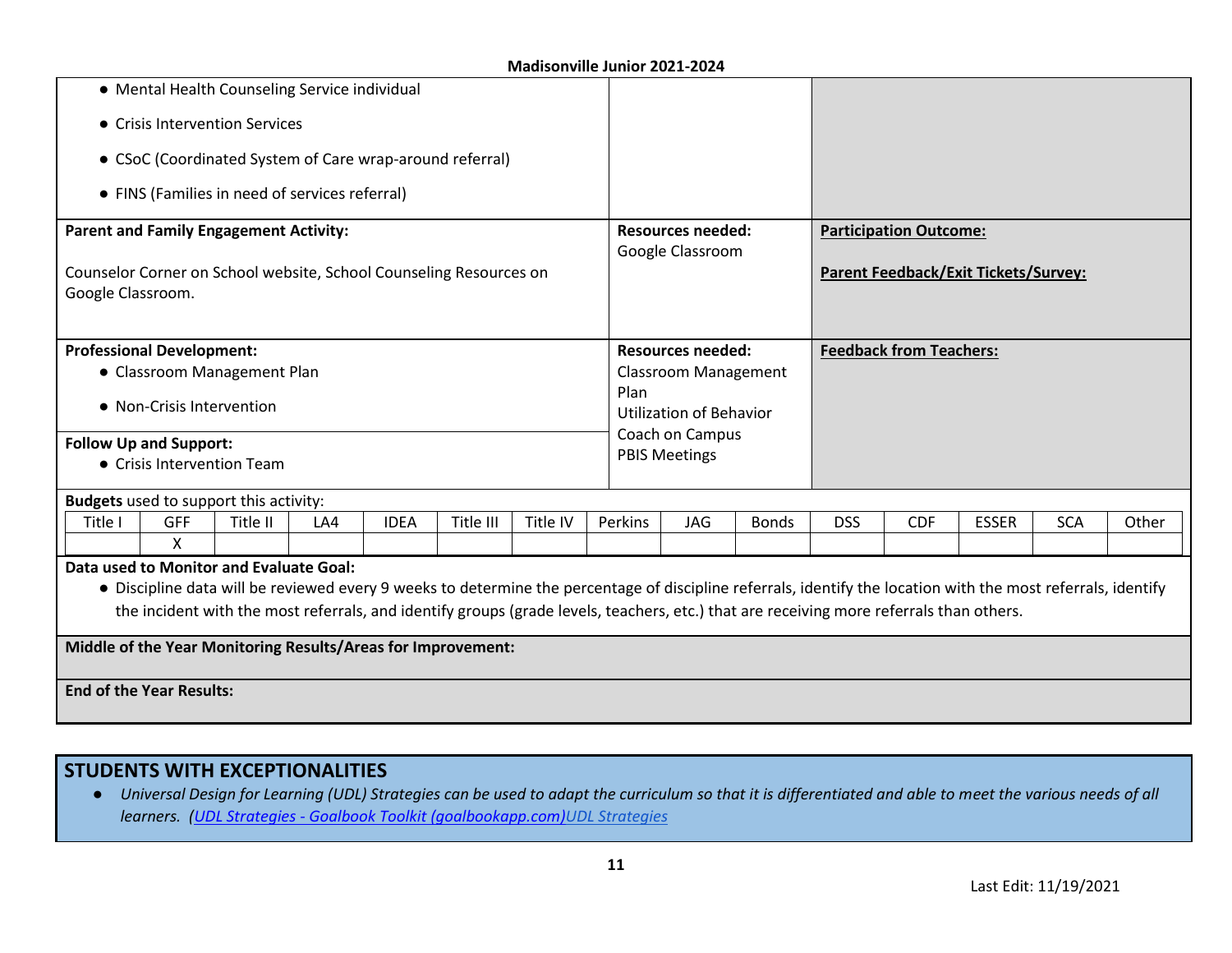| Goal #2 (SWE):                                                                 |                               |                                                    |                                                                                                                                                                                                          |                                                                                                                                                                                                  |                                                                                                                                                           |
|--------------------------------------------------------------------------------|-------------------------------|----------------------------------------------------|----------------------------------------------------------------------------------------------------------------------------------------------------------------------------------------------------------|--------------------------------------------------------------------------------------------------------------------------------------------------------------------------------------------------|-----------------------------------------------------------------------------------------------------------------------------------------------------------|
| 2020-2021<br><b>SPS</b>                                                        | 2021-2022<br><b>SPS</b>       | 2022-2023<br><b>SPS</b>                            | 2023-2024<br><b>SPS</b>                                                                                                                                                                                  |                                                                                                                                                                                                  | From Spring 2021 to Spring 2024, the SPS for the SWE student group will increase by 2 points each year as follows: (May change when new data is provided) |
|                                                                                | • SBLC Team & 504 Committee   |                                                    | Describe policies and practices to identify disabilities early and accurately:                                                                                                                           |                                                                                                                                                                                                  | <b>Team Reflection:</b>                                                                                                                                   |
|                                                                                |                               | • Teacher Communication Logs (3 times per 9 weeks) | • IEP Teacher Follow-up Information (after every annual IEP meeting via email)                                                                                                                           | Describe structures to increase collaboration amongst general and special education teachers:<br>• Service Delivery Logs for Monitor Only students (weekly collaboration via direct or indirect) | <b>Team Reflection:</b>                                                                                                                                   |
| Supports and Strategies in Tier 1 (Core Instruction):                          |                               |                                                    | • Guidebooks, Unique Learning and News 2 You (Moderate), Writing<br>Scaffoldings built in Writing Revolution, Achieve 3000, Anchor Charts,<br>Adapted Novels, i-Ready Math, i-Ready My Path Lessons      | <b>Resources needed:</b><br><b>ELA Content Leader</b><br><b>STPPS Writing</b><br><b>Revolutionary Google</b><br>Classroom/The Writing<br>Revolutionary book and                                  | <b>Team Reflection:</b>                                                                                                                                   |
| <b>Supports and Strategies in Tier 2 (Targeted Prevention):</b>                |                               | Assigned Lesson and i-Ready My Path Lessons        | • Project Read, Guidebook Support, Achieve 3000 (Print Material-Small<br>Group), Ready Math (Small Group), allowing students to use<br>manipulatives, timelines etc. during assessments, i-Ready Teacher | website<br><b>Math Content Leader</b><br>District Resources within<br>Moodle/Google<br>Classrooms<br>Louisianan Believes State<br>Planning Documents and                                         |                                                                                                                                                           |
| Supports and Strategies in Tier 3 (Intensive Individual):<br>required or asked |                               |                                                    | • Achieve 3000, i-Ready My Path Lessons, during classroom<br>assessments provide teacher led deconstruction of what is being                                                                             | Resources                                                                                                                                                                                        |                                                                                                                                                           |
| <b>Parent and Family Engagement Activity:</b>                                  | • Virtual Literary/Math Night |                                                    |                                                                                                                                                                                                          | <b>Resources needed:</b><br>Teacher created in Google<br>Classroom                                                                                                                               | <b>Participation Outcome:</b><br>Parent Feedback/Exit Tickets/Survey:                                                                                     |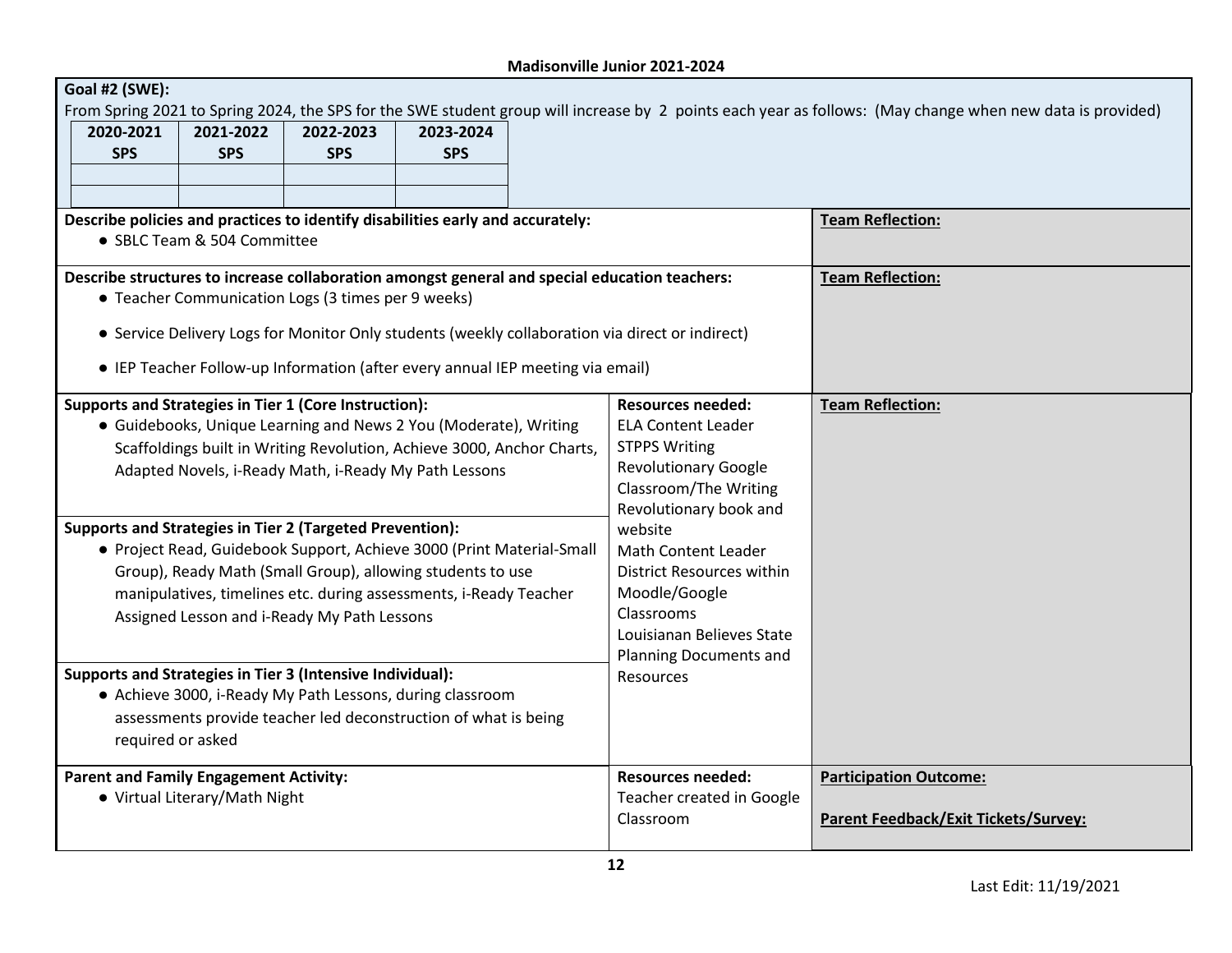| <b>Professional Development:</b>                                                                      |                                                                                                                                                                                                                                                                        |                                                |     |             |                                                            | IVIQUIJUIIVIIIL JUIIIUI LULI-L |  |                | <b>Resources needed:</b> |              |            | <b>Feedback from Teachers:</b> |              |            |       |
|-------------------------------------------------------------------------------------------------------|------------------------------------------------------------------------------------------------------------------------------------------------------------------------------------------------------------------------------------------------------------------------|------------------------------------------------|-----|-------------|------------------------------------------------------------|--------------------------------|--|----------------|--------------------------|--------------|------------|--------------------------------|--------------|------------|-------|
|                                                                                                       | • Monthly SWE Meeting with Consultant                                                                                                                                                                                                                                  |                                                |     |             |                                                            |                                |  |                |                          |              |            |                                |              |            |       |
|                                                                                                       |                                                                                                                                                                                                                                                                        |                                                |     |             |                                                            |                                |  |                | SWE data manager         |              |            |                                |              |            |       |
|                                                                                                       |                                                                                                                                                                                                                                                                        | • Lesson planning/unit planning for Guidebooks |     |             |                                                            |                                |  |                | Curriculum resources     |              |            |                                |              |            |       |
|                                                                                                       |                                                                                                                                                                                                                                                                        |                                                |     |             | • Using the Writing Rubric and the Modified Writing Rubric |                                |  | Adapted novels |                          |              |            |                                |              |            |       |
|                                                                                                       |                                                                                                                                                                                                                                                                        | • Adapted Novel available for some novels      |     |             |                                                            |                                |  |                |                          |              |            |                                |              |            |       |
|                                                                                                       |                                                                                                                                                                                                                                                                        | • Accountable talk/mathematical discussions    |     |             |                                                            |                                |  |                |                          |              |            |                                |              |            |       |
| <b>Follow Up and Support:</b><br><b>PLCs for SWE</b>                                                  |                                                                                                                                                                                                                                                                        |                                                |     |             |                                                            |                                |  |                |                          |              |            |                                |              |            |       |
| Purposeful planning for student tracking toward progress of<br>identified standards and/or IEP goals. |                                                                                                                                                                                                                                                                        |                                                |     |             |                                                            |                                |  |                |                          |              |            |                                |              |            |       |
|                                                                                                       |                                                                                                                                                                                                                                                                        | Analyzing assessments, feedback and next steps |     |             |                                                            |                                |  |                |                          |              |            |                                |              |            |       |
|                                                                                                       |                                                                                                                                                                                                                                                                        |                                                |     |             |                                                            |                                |  |                |                          |              |            |                                |              |            |       |
|                                                                                                       |                                                                                                                                                                                                                                                                        | Walk Through and Look Fors                     |     |             |                                                            |                                |  |                |                          |              |            |                                |              |            |       |
| <b>Budgets</b> used to support this activity:                                                         |                                                                                                                                                                                                                                                                        |                                                |     |             |                                                            |                                |  |                |                          |              |            |                                |              |            |       |
| Title I                                                                                               | <b>GFF</b>                                                                                                                                                                                                                                                             | Title II                                       | LA4 | <b>IDEA</b> | Title III                                                  | Title IV                       |  | Perkins        | <b>JAG</b>               | <b>Bonds</b> | <b>DSS</b> | <b>CDF</b>                     | <b>ESSER</b> | <b>SCA</b> | Other |
|                                                                                                       | X                                                                                                                                                                                                                                                                      |                                                |     |             |                                                            |                                |  |                |                          |              |            |                                |              |            |       |
| Data used to Evaluate Goal:                                                                           |                                                                                                                                                                                                                                                                        |                                                |     |             |                                                            |                                |  |                |                          |              |            |                                |              |            |       |
|                                                                                                       |                                                                                                                                                                                                                                                                        |                                                |     |             |                                                            |                                |  |                |                          |              |            |                                |              |            |       |
|                                                                                                       | EOY: LEAP 2025; Progress monitoring: LEAP 360 diagnostic, LEAP 360 interim, District/teacher created unit assessments, Unit tasks/Culminating Writing Task;<br>Assessment Data- Topic quizzes, mid- and end- of module Assessment Tasks, Performance Reports generated |                                                |     |             |                                                            |                                |  |                |                          |              |            |                                |              |            |       |
| Middle of the Year Monitoring Results/Areas for Improvement:                                          |                                                                                                                                                                                                                                                                        |                                                |     |             |                                                            |                                |  |                |                          |              |            |                                |              |            |       |
|                                                                                                       |                                                                                                                                                                                                                                                                        |                                                |     |             |                                                            |                                |  |                |                          |              |            |                                |              |            |       |
|                                                                                                       | <b>End of the Year Results:</b>                                                                                                                                                                                                                                        |                                                |     |             |                                                            |                                |  |                |                          |              |            |                                |              |            |       |
|                                                                                                       |                                                                                                                                                                                                                                                                        |                                                |     |             |                                                            |                                |  |                |                          |              |            |                                |              |            |       |
|                                                                                                       |                                                                                                                                                                                                                                                                        |                                                |     |             |                                                            |                                |  |                |                          |              |            |                                |              |            |       |

## **ENGLISH LEARNERS**

- *Consider translating the following items: handbooks/discipline policies, disciplinary notices, report cards/progress reports, parent permission forms, testing information, registration documents, home language survey, etc.*
- *Consider verbally interpreting: registration & enrollment process, counseling on eligibility for EL program, disciplinary hearings, orientation/back to school events, parent-teacher conferences, medical emergencies/nurse calls, school-wide announcements over intercom, meetings; etc.*

**Goal #3 (English Learners)**: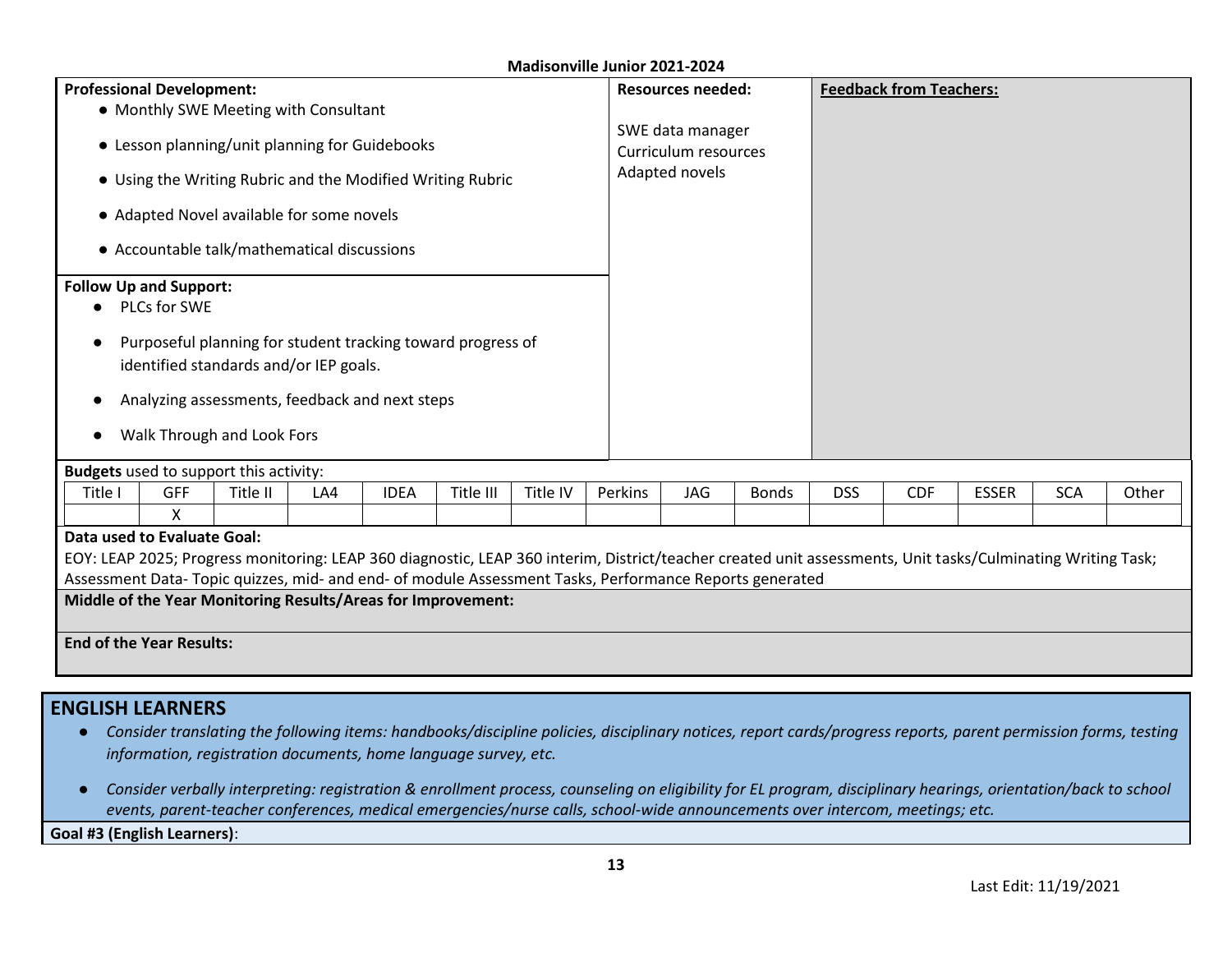г

| From Spring 2021 to Spring 2024, all EL students will progress at least one level in each domain (Listening, Speaking, Reading, Writing), each year on the ELPT<br>assessment until reaching the proficiency level of English according to the state of Louisiana. (see EL Progress Tracking Chart)                                                                                                                                                                                                          |                                                                   |                                                                              |
|--------------------------------------------------------------------------------------------------------------------------------------------------------------------------------------------------------------------------------------------------------------------------------------------------------------------------------------------------------------------------------------------------------------------------------------------------------------------------------------------------------------|-------------------------------------------------------------------|------------------------------------------------------------------------------|
| Supports and Strategies in Tier 1 (Core Instruction):<br>• Full English language immersion with push-in support<br>• Achieve 3000<br>• Rosetta Stone<br><b>Supports and Strategies in Tier 2 (Targeted Prevention):</b><br>$\bullet$ IRLA<br>• Achieve 3000<br>Supports and Strategies in Tier 3 (Intensive Individual):<br>• Project Ready                                                                                                                                                                  | <b>Resources needed:</b><br>Programs listed in tiers              | <b>Team Reflection:</b>                                                      |
| $\bullet$ IRLA<br><b>Parent and Family Engagement Activity:</b><br>• EL Breakfast<br>• Additional resources to supplement learning at home                                                                                                                                                                                                                                                                                                                                                                   | <b>Resources needed:</b><br>EL outreach documents<br>for families | <b>Participation Outcome:</b><br><b>Parent Feedback/Exit Tickets/Survey:</b> |
| <b>Professional Development:</b><br>• Identification of ELs and language proficiency levels Differentiating<br>instruction<br>• Modifying curriculum to be more accessible to EL students<br>• Understanding and using LEP accommodations effectively<br>• SBLC considerations for English language learners (environmental,<br>language and cultural)<br><b>Follow Up and Support:</b><br>EL team, EL teachers and EL instructional aides, ELA and math district<br>coaches<br>Whole classroom observations | <b>Resources needed:</b><br>EL team                               | <b>Feedback from Teachers:</b>                                               |
|                                                                                                                                                                                                                                                                                                                                                                                                                                                                                                              |                                                                   |                                                                              |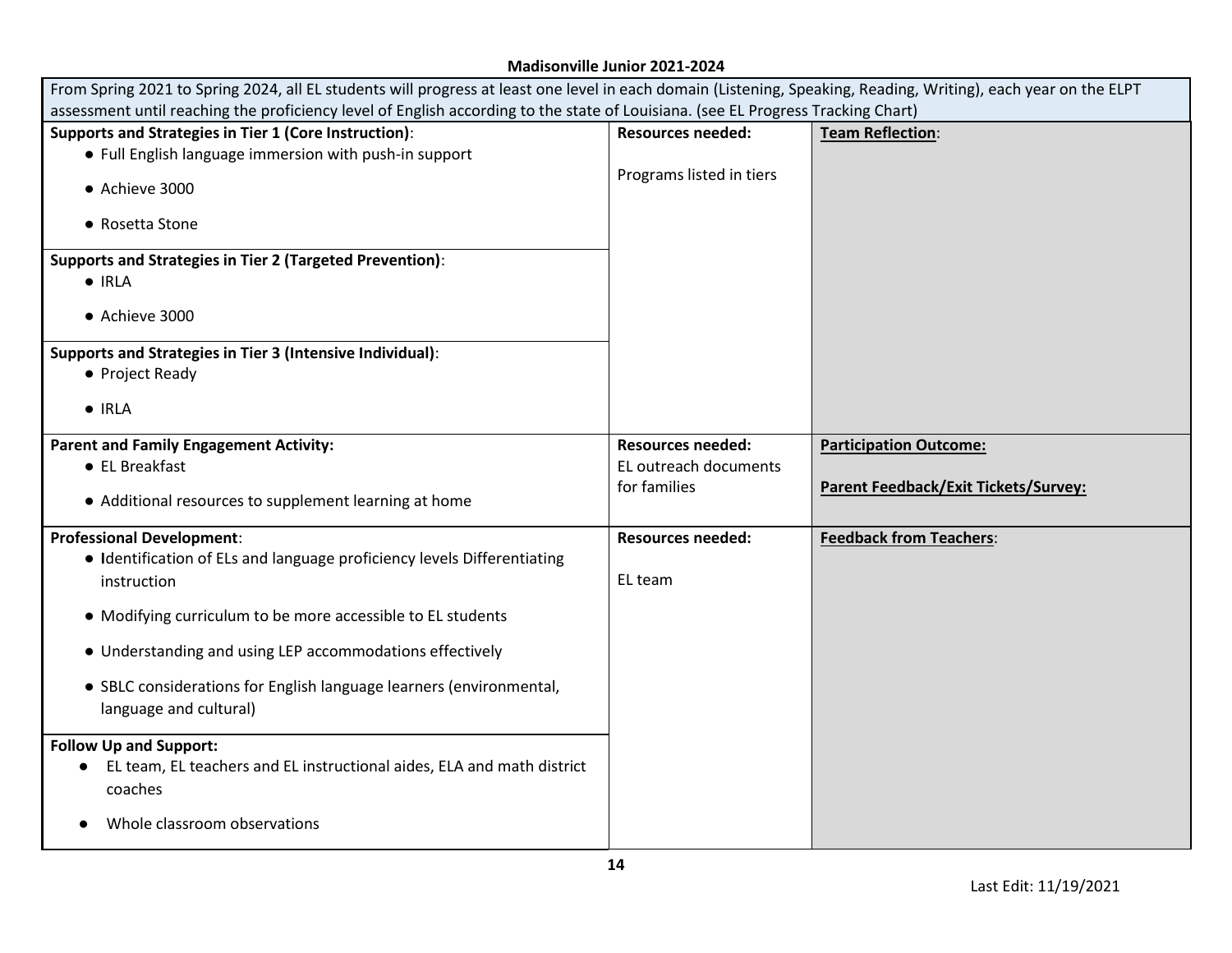| Small group observations<br>٠                                                                                      |                                                              |          |     |             |           |          |         |                                                                                                    |              |            |            |              |            |       |
|--------------------------------------------------------------------------------------------------------------------|--------------------------------------------------------------|----------|-----|-------------|-----------|----------|---------|----------------------------------------------------------------------------------------------------|--------------|------------|------------|--------------|------------|-------|
|                                                                                                                    | EL Team Presentation / Q & A during PLCs                     |          |     |             |           |          |         |                                                                                                    |              |            |            |              |            |       |
| ESL Integration Specialist meets with classroom teacher upon request<br>to provide interventions for the classroom |                                                              |          |     |             |           |          |         |                                                                                                    |              |            |            |              |            |       |
|                                                                                                                    | <b>Budgets</b> used to support this activity:                |          |     |             |           |          |         |                                                                                                    |              |            |            |              |            |       |
| Title I                                                                                                            | <b>GFF</b>                                                   | Title II | LA4 | <b>IDEA</b> | Title III | Title IV | Perkins | JAG                                                                                                | <b>Bonds</b> | <b>DSS</b> | <b>CDF</b> | <b>ESSER</b> | <b>SCA</b> | Other |
|                                                                                                                    | X                                                            |          |     |             |           |          |         |                                                                                                    |              |            |            |              |            |       |
|                                                                                                                    | Data used to Evaluate Goal:                                  |          |     |             |           |          |         |                                                                                                    |              |            |            |              |            |       |
| $\bullet$                                                                                                          |                                                              |          |     |             |           |          |         | ELPS screeners to begin services; initial ELPS screener for new students to the state of Louisiana |              |            |            |              |            |       |
|                                                                                                                    | ELPT - administered every February                           |          |     |             |           |          |         |                                                                                                    |              |            |            |              |            |       |
| $\bullet$                                                                                                          | LEAP/LEAP Connect                                            |          |     |             |           |          |         |                                                                                                    |              |            |            |              |            |       |
|                                                                                                                    | Middle of the Year Monitoring Results/Areas for Improvement: |          |     |             |           |          |         |                                                                                                    |              |            |            |              |            |       |
|                                                                                                                    | <b>End of the Year Results:</b>                              |          |     |             |           |          |         |                                                                                                    |              |            |            |              |            |       |

## **4. PARENT AND FAMILY ENGAGEMENT**

- The school-wide plan must be developed with the involvement of parents and other members of the community to be served, as well as individuals *who will carry out the plan, including teachers, principals, other school leaders, paraprofessionals, and students (if applicable).*
- The school-wide plan shall be available to the District, parents, and public, and information contained in the plan shall be in an understandable and *uniform format and, to the extent practicable, provided in a language that the parents can understand.*
- *Each school must meet the federal requirements, including the development and implementation of a parent and family engagement policy that includes a school-parent compact outlining shared responsibility for high student academic achievement.*

**Describe how the school communicates information to parents regarding curriculum, assessments, student progress, etc.:** 

- Webmaster updates the school website as needed to inform parents of upcoming events.
- Teachers are required to maintain their teacher webpage weekly.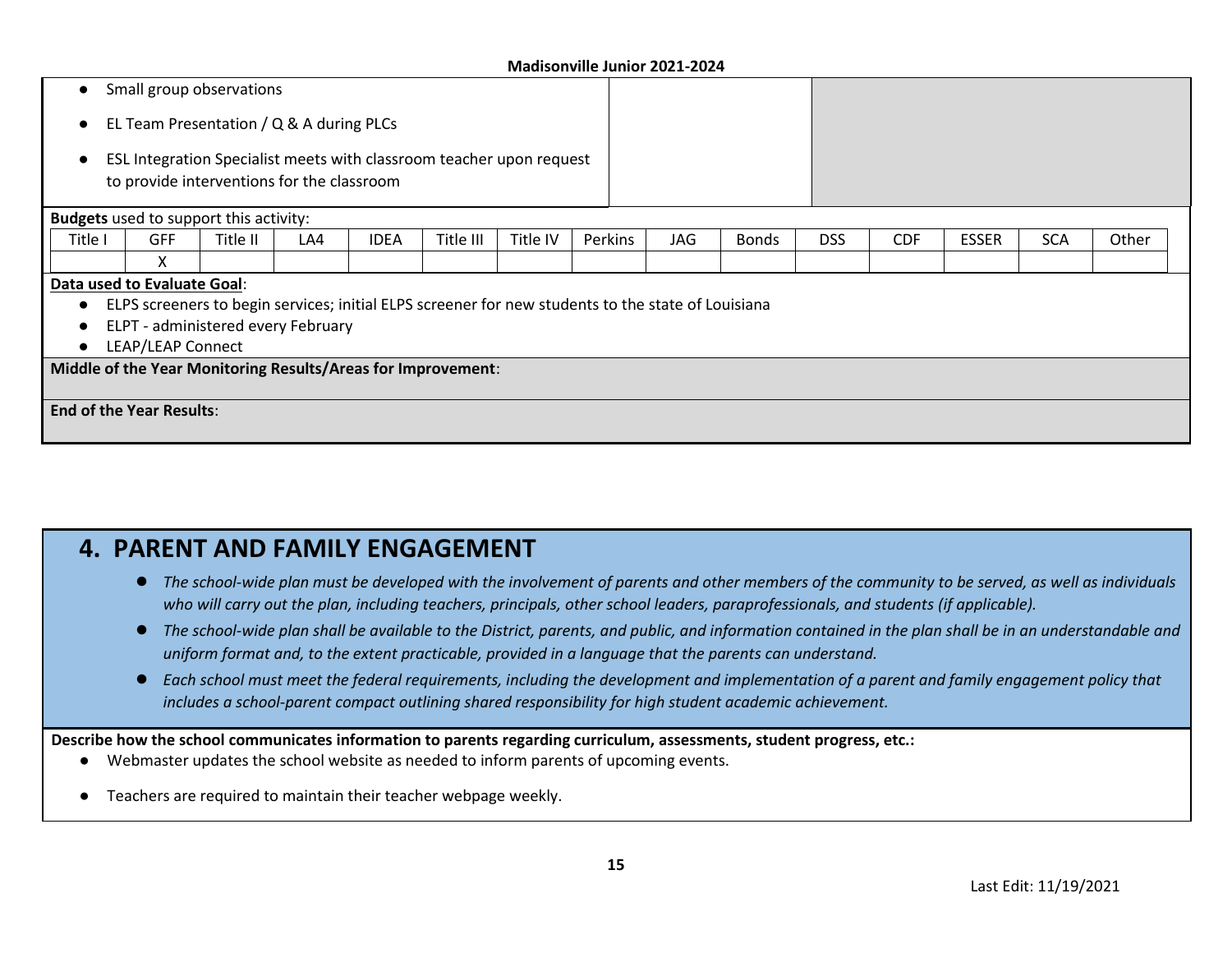- Grades are updated in JPAMS for parents' view in the Student Progress Center.
- Parent/teacher team meetings are held to address students who are at risk of failing or struggling with discipline issues in order to be proactive and develop a plan of action.
- Robo calls are made for upcoming events to encourage parental involvement.
- The digital sign near the parent carline is updated weekly to inform parents of upcoming events.
- PTA maintains and updates a Facebook page.
- Colored flyers are made and provided to students for upcoming events.
- Good News Postcards
- Golden Student Program each month to acknowledge students exceeding PBIS expectations.

**Describe how parents and community stakeholders are included as decision makers in a broad spectrum of school decisions:**

- Administration meets regularly with PTA, Madisonville Police Chief, School SRO, Mayor of Madisonville, Fire Department and First Responders, and Feeder School Administration for continued collaboration to create a successful and safe school climate.
- The School Advancement Plan is located on the school website.
- Parent/teacher conferences are held with administration for at-risk students in the areas of academics and/or discipline.
- SBLC meetings are held every Wednesday to develop plans for students with academic or emotional needs.
- Open door policy

**Resources Needed to Support Parent and Family Engagement:** 

- JPAMS
- Robo calls
- Digital sign
- PTA Facebook page
- Computers and Website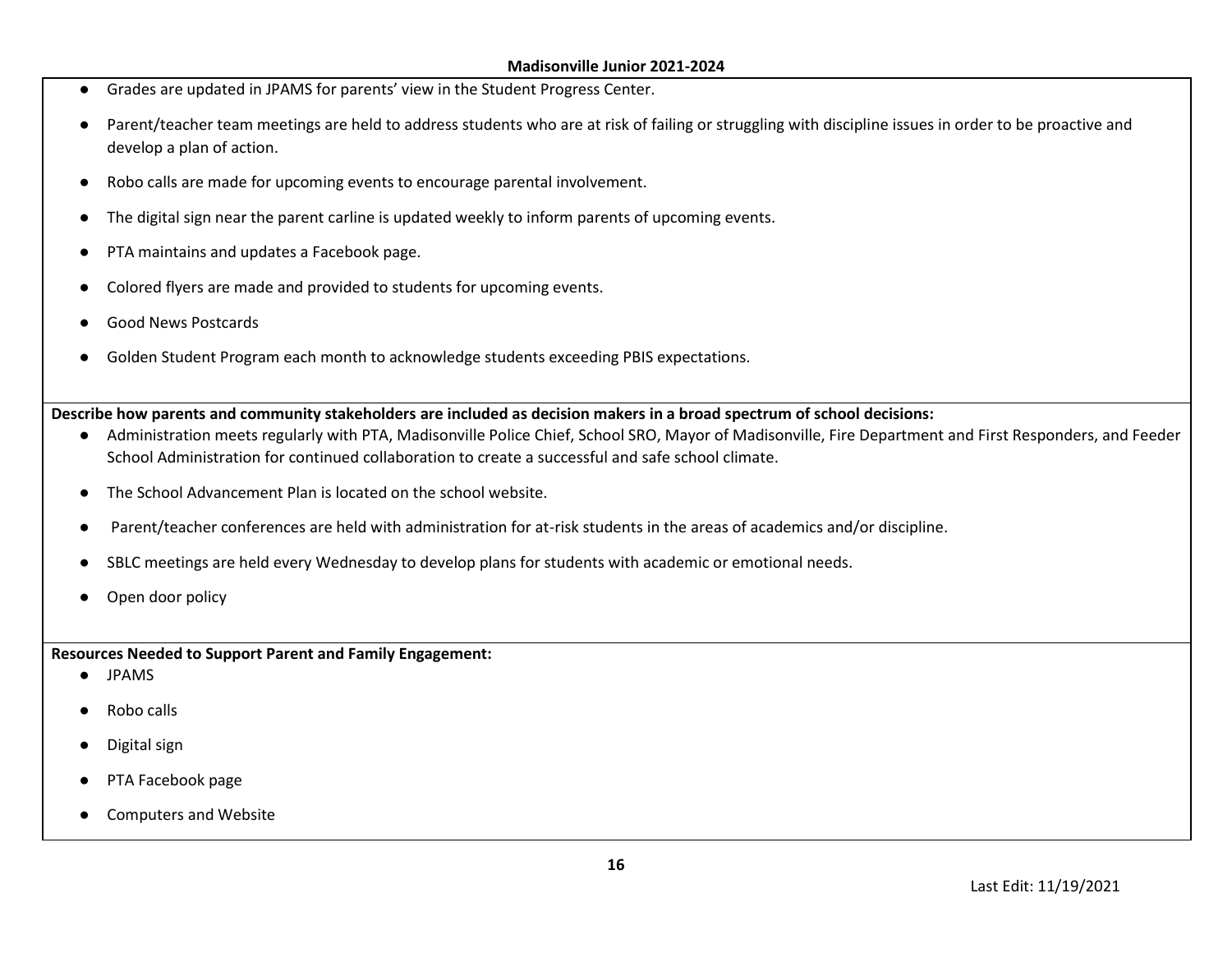#### ● Good News postcards

#### ● Golden Student forms

| Title I | GFF                       | Title II                | LA4 | <b>IDEA</b>                                   | Title III | Title IV | Perkins | JAG | <b>Bonds</b> | <b>DSS</b> | <b>CDF</b> | <b>ESSER</b> | <b>SCA</b> | Other |  |
|---------|---------------------------|-------------------------|-----|-----------------------------------------------|-----------|----------|---------|-----|--------------|------------|------------|--------------|------------|-------|--|
|         | $\mathbf{v}$<br>$\lambda$ |                         |     |                                               |           |          |         |     |              |            |            |              |            |       |  |
|         |                           |                         |     |                                               |           |          |         |     |              |            |            |              |            |       |  |
|         |                           |                         |     |                                               |           |          |         |     |              |            |            |              |            |       |  |
|         |                           |                         |     |                                               |           |          |         |     |              |            |            |              |            |       |  |
|         |                           | <b>Team Reflection:</b> |     | <b>Budgets</b> used to support this activity: |           |          |         |     |              |            |            |              |            |       |  |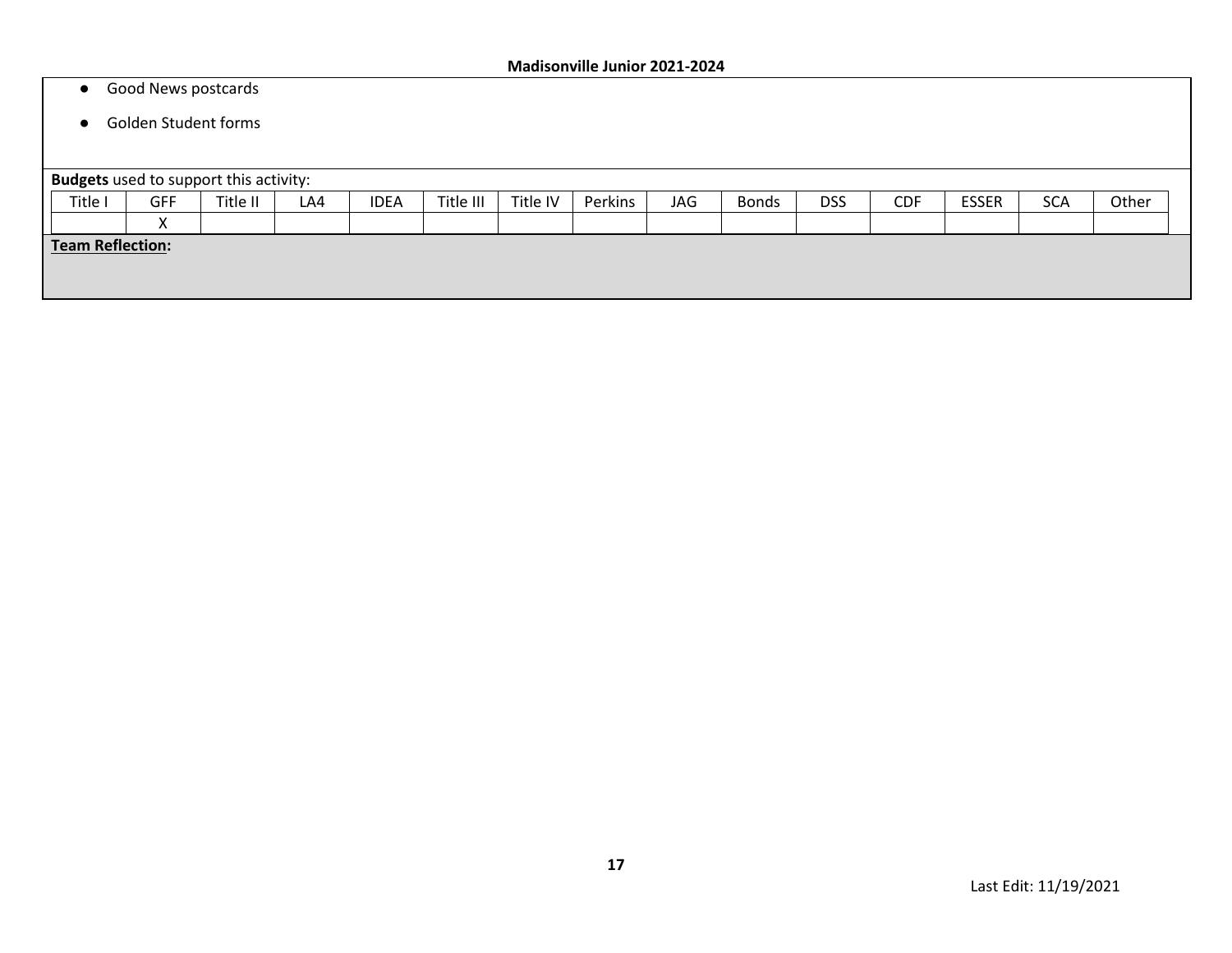## **5. INTERVENTIONS FOR AT-RISK STUDENTS**

**Process for determining student participation in school and classroom interventions and the process for monitoring the interventions**:

- For students with IEPs who receive specific accommodations for text to speech, calculator use or both are required to participate in morning intervention
- Students scoring unsatisfactory and/or approaching basic for both ELA and math on prior year's state testing
- SBLC referrals

#### **Describe how the school ensures that interventions do not replace core instruction**:

● Interventions are held before school from 7:00 am to 7:26 am

**Interventions/programs available for students in need (include grade levels and skills addressed)**:

● 7th & 8th graders can attend interventions for math deficits, basic reading skills deficits, or both utilizing I-Ready Math and Achieve 3000.

#### **Describe the process for ensuring progress monitoring is carried out and results are monitored**:

- Sign-in logs
- Intervention being utilized that week
- Student data tracking forms for both Achieve 3000 and My Path Lessons through Ready Math
- If students are absent or missed morning intervention, student can be pulled from physical education class

|                                                   | <b>Budgets</b> used to support this activity:                                                                                                        |          |     |             |           |          |         |     |              |            |            |              |            |       |
|---------------------------------------------------|------------------------------------------------------------------------------------------------------------------------------------------------------|----------|-----|-------------|-----------|----------|---------|-----|--------------|------------|------------|--------------|------------|-------|
| Title I                                           | <b>GFF</b>                                                                                                                                           | Title II | LA4 | <b>IDEA</b> | Title III | Title IV | Perkins | JAG | <b>Bonds</b> | <b>DSS</b> | <b>CDF</b> | <b>ESSER</b> | <b>SCA</b> | Other |
|                                                   |                                                                                                                                                      |          |     |             |           |          |         |     |              |            |            |              |            |       |
| <b>Resources Needed to Support Interventions:</b> |                                                                                                                                                      |          |     |             |           |          |         |     |              |            |            |              |            |       |
|                                                   | LEAP data, Achieve and IReady Math diagnostic data, Sign in logs, Google sheets to track student receiving intervention, student data tracking forms |          |     |             |           |          |         |     |              |            |            |              |            |       |
| <b>Middle of the Year Monitoring Results:</b>     |                                                                                                                                                      |          |     |             |           |          |         |     |              |            |            |              |            |       |
|                                                   |                                                                                                                                                      |          |     |             |           |          |         |     |              |            |            |              |            |       |
| <b>End of the Year Results:</b>                   |                                                                                                                                                      |          |     |             |           |          |         |     |              |            |            |              |            |       |
|                                                   |                                                                                                                                                      |          |     |             |           |          |         |     |              |            |            |              |            |       |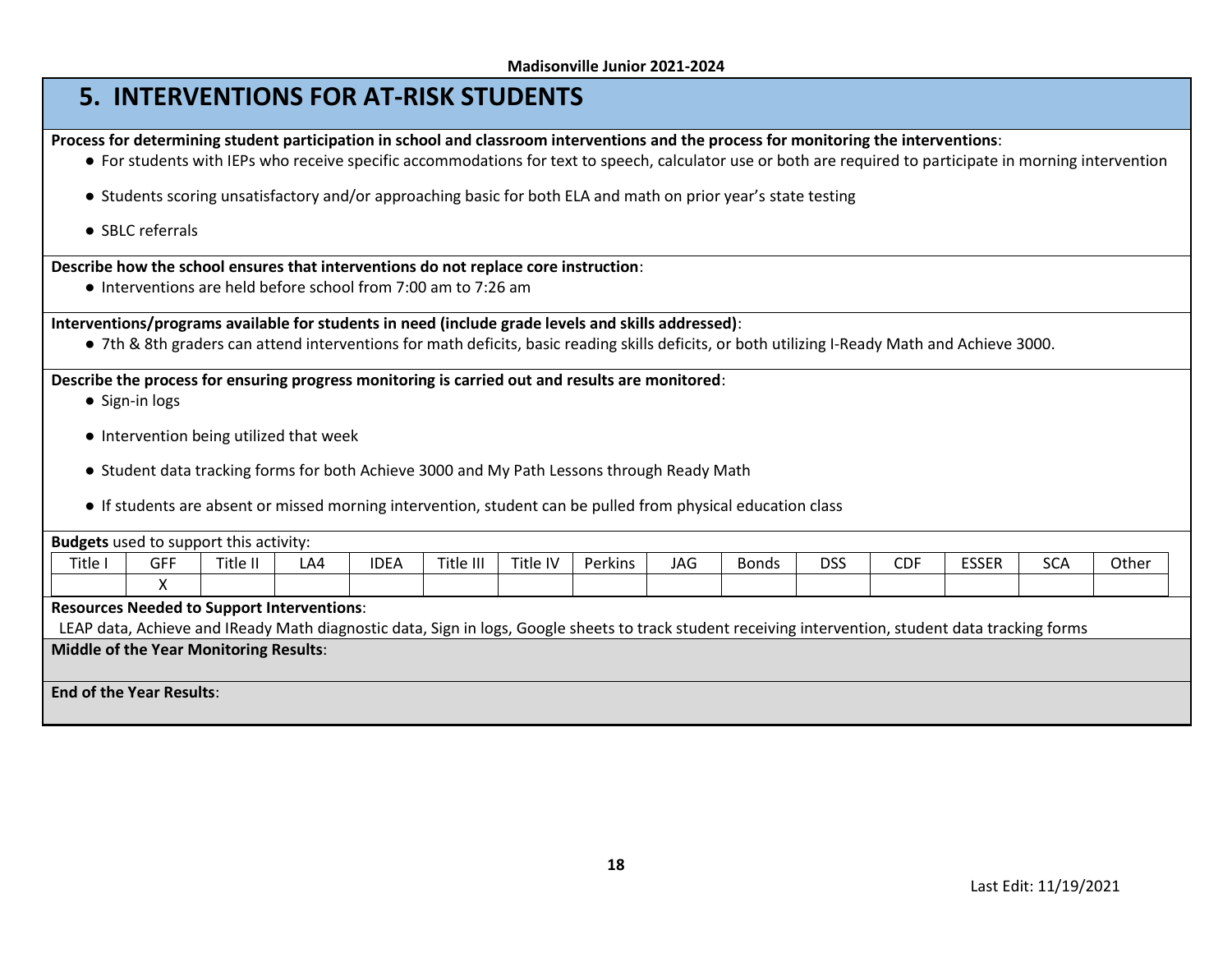| IVIAUISUIIVIIIE JUIIIUI ZUZI-ZUZT                                                                                                                                                                                                                                                                                                                                         |                                                                                                                               |
|---------------------------------------------------------------------------------------------------------------------------------------------------------------------------------------------------------------------------------------------------------------------------------------------------------------------------------------------------------------------------|-------------------------------------------------------------------------------------------------------------------------------|
| <b>6. SUPPORT AND EXTENDED LEARNING</b>                                                                                                                                                                                                                                                                                                                                   |                                                                                                                               |
| Support and extended learning opportunities within the school day (field trips, art, music, etc.)<br><b>Quest for Success</b><br>$\bullet$<br>Spanish I<br>Algebra I<br>Gateway to Technology<br><b>Family and Consumer Science I</b>                                                                                                                                     | <b>Resources needed:</b><br><b>Curriculum Resources</b><br>Guest speakers                                                     |
| Honor Band<br>Speech<br>KIT<br>Inclusion<br>Co-teaching<br><b>LEP Services</b><br>Robotics<br><b>Acceleration to Algebra</b><br>PE<br>Art I<br>Choir I                                                                                                                                                                                                                    |                                                                                                                               |
| Extended learning opportunities beyond the school day and school year (e.g. 21 <sup>st</sup> century, before or after school<br>tutoring, credit recovery, etc.):<br>Robotics<br>$\bullet$<br>Morning Intervention Lab<br>с<br>Field Trips- Band and Choir<br>$\bullet$<br><b>Special Olympics</b><br><b>Unified Softball</b><br>Extra-curricular club opportunities<br>с | <b>Resources needed:</b><br>Club meetings<br>Guest speakers<br>Internet/computer access<br>Tutors<br>Transportation to events |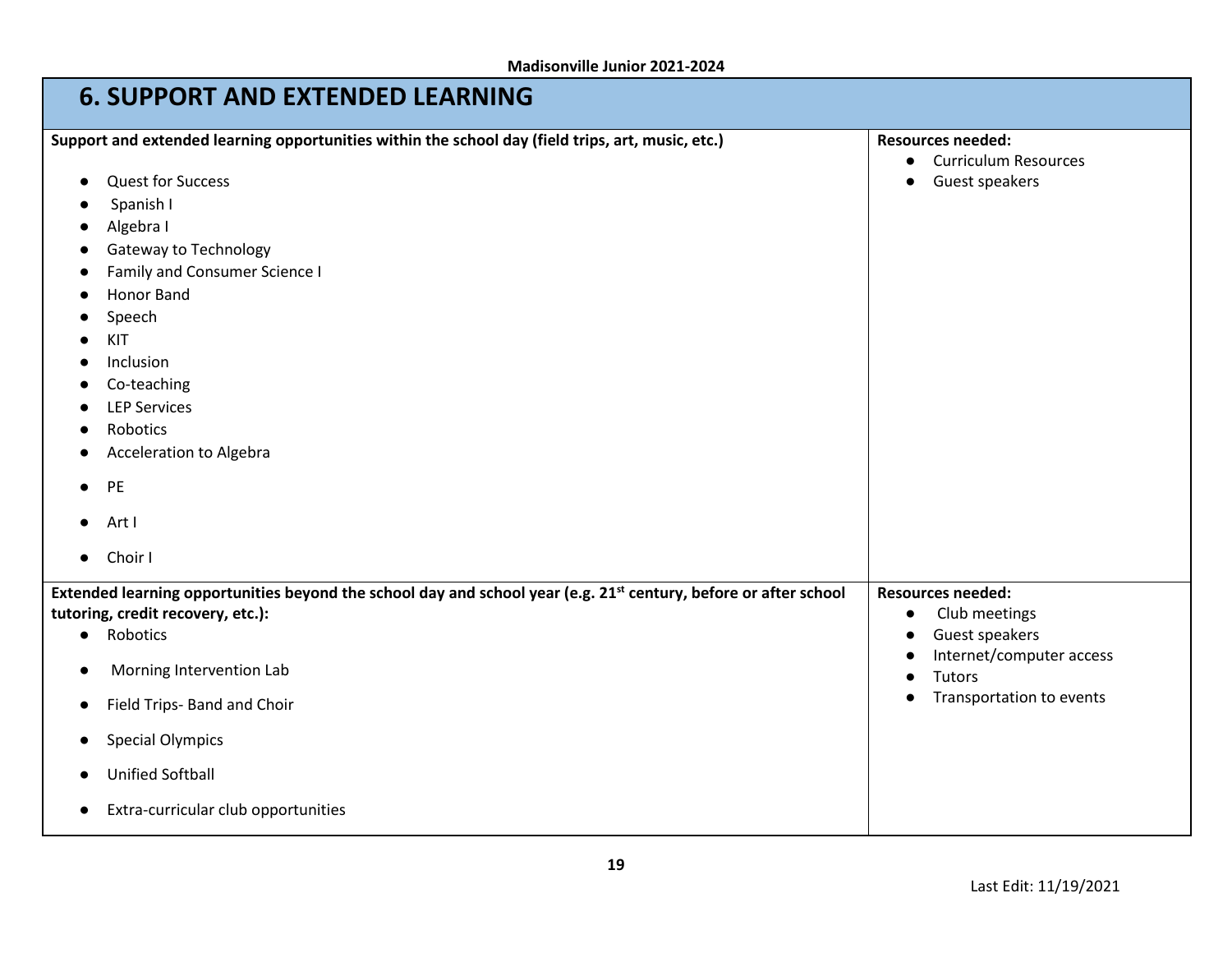- Career Days (guest speakers)
- KIT tutoring
- Field trips

|         |                                                                                                                                                                                                                                                       | <b>Budgets</b> used to support this activity:                |     |             |           |          |         |     |              |            |            |              |            |       |
|---------|-------------------------------------------------------------------------------------------------------------------------------------------------------------------------------------------------------------------------------------------------------|--------------------------------------------------------------|-----|-------------|-----------|----------|---------|-----|--------------|------------|------------|--------------|------------|-------|
| Title I | <b>GFF</b>                                                                                                                                                                                                                                            | Title II                                                     | LA4 | <b>IDEA</b> | Title III | Title IV | Perkins | JAG | <b>Bonds</b> | <b>DSS</b> | <b>CDF</b> | <b>ESSER</b> | <b>SCA</b> | Other |
|         | $\lambda$                                                                                                                                                                                                                                             |                                                              |     |             |           |          |         |     |              |            |            |              |            |       |
|         |                                                                                                                                                                                                                                                       |                                                              |     |             |           |          |         |     |              |            |            |              |            |       |
|         | List programs that need to be evaluated and what data will be used to monitor and evaluate:<br>• Intervention lab: weekly tracking data sheets of iReady Math and Achieve; goals are set for the nine weeks of a number of successful lessons in each |                                                              |     |             |           |          |         |     |              |            |            |              |            |       |
|         | program.                                                                                                                                                                                                                                              |                                                              |     |             |           |          |         |     |              |            |            |              |            |       |
|         |                                                                                                                                                                                                                                                       |                                                              |     |             |           |          |         |     |              |            |            |              |            |       |
|         |                                                                                                                                                                                                                                                       | Middle of the Year Monitoring Results/Areas for Improvement: |     |             |           |          |         |     |              |            |            |              |            |       |
|         |                                                                                                                                                                                                                                                       |                                                              |     |             |           |          |         |     |              |            |            |              |            |       |
|         | <b>End of the Year Results:</b>                                                                                                                                                                                                                       |                                                              |     |             |           |          |         |     |              |            |            |              |            |       |
|         |                                                                                                                                                                                                                                                       |                                                              |     |             |           |          |         |     |              |            |            |              |            |       |

## **7. COUNSELING SERVICES**

*A full-time Mental Health Provider (MHP) will work with students to develop coping strategies for handling conflicts and stresses, enabling them to re-direct their focus on academic achievement. Students will be selected through a referral process and will work with the MHP for varying amounts of time dependent on need. The school's administrators will monitor implementation of the MHP program.*

| Services Provided by Mental Health Provider(s):                                                                                                                                                                                                                                                                                                                                                                                                                                                                                                                                                                                                                | <b>Resources needed:</b>                                             |
|----------------------------------------------------------------------------------------------------------------------------------------------------------------------------------------------------------------------------------------------------------------------------------------------------------------------------------------------------------------------------------------------------------------------------------------------------------------------------------------------------------------------------------------------------------------------------------------------------------------------------------------------------------------|----------------------------------------------------------------------|
| Due to the transient and often unstable environments that many of our school's students experience, a full-<br>time Mental Health Provider (MHP) will work with students. This counseling will help to improve academic<br>achievement of students by helping them to develop coping strategies for handling conflicts and stresses<br>they are facing in life. This will allow them to focus on their academic assignments in the classroom.<br>Students will be selected through a referral process and will work with the MHP for varying amounts of time<br>dependent on need. The school's administrators will monitor implementation of the MHP program. | List of students who are on the<br>MHP caseload<br>Access to records |
| <b>Services Provided by Counselor(s):</b>                                                                                                                                                                                                                                                                                                                                                                                                                                                                                                                                                                                                                      | Resources needed:                                                    |
| • A full time School Counselor is available to work with students. All students have access to the School                                                                                                                                                                                                                                                                                                                                                                                                                                                                                                                                                      | Access to records                                                    |
| Counselor to discuss personal concerns, as well as to plan for academics and future careers. The counselor                                                                                                                                                                                                                                                                                                                                                                                                                                                                                                                                                     |                                                                      |
| will work with students to identify academic, emotional and/or behavioral needs. The School Counselor is                                                                                                                                                                                                                                                                                                                                                                                                                                                                                                                                                       |                                                                      |
| available to assist parents and students with monitoring student's educational progress in conjunction with                                                                                                                                                                                                                                                                                                                                                                                                                                                                                                                                                    |                                                                      |

**20**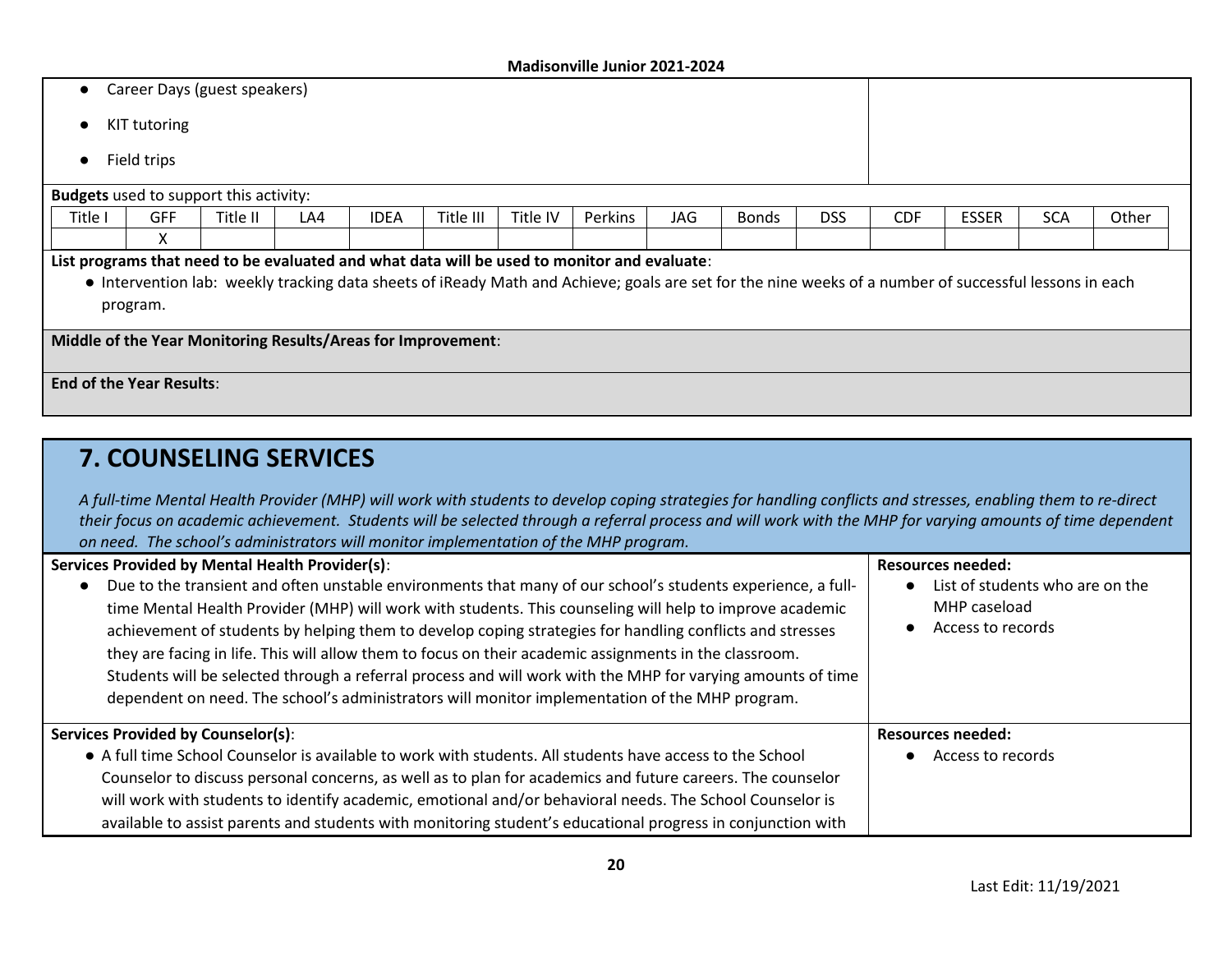| classroom teachers. In addition to individual student planning, the counselor will deliver responsive services,<br>including but not limited to, resolving conflicts, responding to crisis events, and threats of violence/self-<br>harm. |        |                                               |     |             |           |          |         |            |              |            |            |              |            |       |
|-------------------------------------------------------------------------------------------------------------------------------------------------------------------------------------------------------------------------------------------|--------|-----------------------------------------------|-----|-------------|-----------|----------|---------|------------|--------------|------------|------------|--------------|------------|-------|
|                                                                                                                                                                                                                                           |        | <b>Budgets</b> used to support this activity: |     |             |           |          |         |            |              |            |            |              |            |       |
| Title I                                                                                                                                                                                                                                   | GFF    | Title II                                      | LA4 | <b>IDEA</b> | Title III | Title IV | Perkins | <b>JAG</b> | <b>Bonds</b> | <b>DSS</b> | <b>CDF</b> | <b>ESSER</b> | <b>SCA</b> | Other |
|                                                                                                                                                                                                                                           | v<br>⋏ |                                               |     |             |           |          |         |            |              |            |            |              |            |       |
| <b>Team Reflection:</b>                                                                                                                                                                                                                   |        |                                               |     |             |           |          |         |            |              |            |            |              |            |       |

## **8. TRANSITION ACTIVITIES**

*Describe school-wide transition activities including those for Students with Exceptionalities, such as:* 

- *coordinating supports at key transition points and preparing students for successful transition within the PK-12 system and beyond;*
- *familiarizing the student and family with the structures, routines, and expectations of new settings/schools; and*
- *preparing students for postsecondary transition*.

| <b>Transition Activities for Students:</b>                                                                                                                                                              |            |          |     |             |           |          |         |     |              | <b>Resources needed:</b>                              |            |              |            |       |  |  |
|---------------------------------------------------------------------------------------------------------------------------------------------------------------------------------------------------------|------------|----------|-----|-------------|-----------|----------|---------|-----|--------------|-------------------------------------------------------|------------|--------------|------------|-------|--|--|
| Cub Day<br>$\bullet$                                                                                                                                                                                    |            |          |     |             |           |          |         |     |              | • Transportation to Cub and Skipper                   |            |              |            |       |  |  |
| Skipper Day                                                                                                                                                                                             |            |          |     |             |           |          |         |     |              | Days<br>Flyers<br>$\bullet$                           |            |              |            |       |  |  |
| LES Meet and Greet at MJH                                                                                                                                                                               |            |          |     |             |           |          |         |     |              |                                                       |            |              |            |       |  |  |
| National Junior Honor Society at LES                                                                                                                                                                    |            |          |     |             |           |          |         |     |              |                                                       |            |              |            |       |  |  |
| <b>Parent and Family Engagement Activity:</b><br>Parents are informed of these transition activities through informational videos posted to website, digital<br>flyers, and permission slips sent home. |            |          |     |             |           |          |         |     |              | <b>Resources needed:</b><br>Identify resources needed |            |              |            |       |  |  |
| <b>Participation Results:</b><br><b>Feedback from Parents/Families:</b>                                                                                                                                 |            |          |     |             |           |          |         |     |              |                                                       |            |              |            |       |  |  |
| <b>Budgets</b> used to support this activity:                                                                                                                                                           |            |          |     |             |           |          |         |     |              |                                                       |            |              |            |       |  |  |
| Title I                                                                                                                                                                                                 | <b>GFF</b> | Title II | LA4 | <b>IDEA</b> | Title III | Title IV | Perkins | JAG | <b>Bonds</b> | <b>DSS</b>                                            | <b>CDF</b> | <b>ESSER</b> | <b>SCA</b> | Other |  |  |
|                                                                                                                                                                                                         | X          |          |     |             |           |          |         |     |              |                                                       |            |              |            |       |  |  |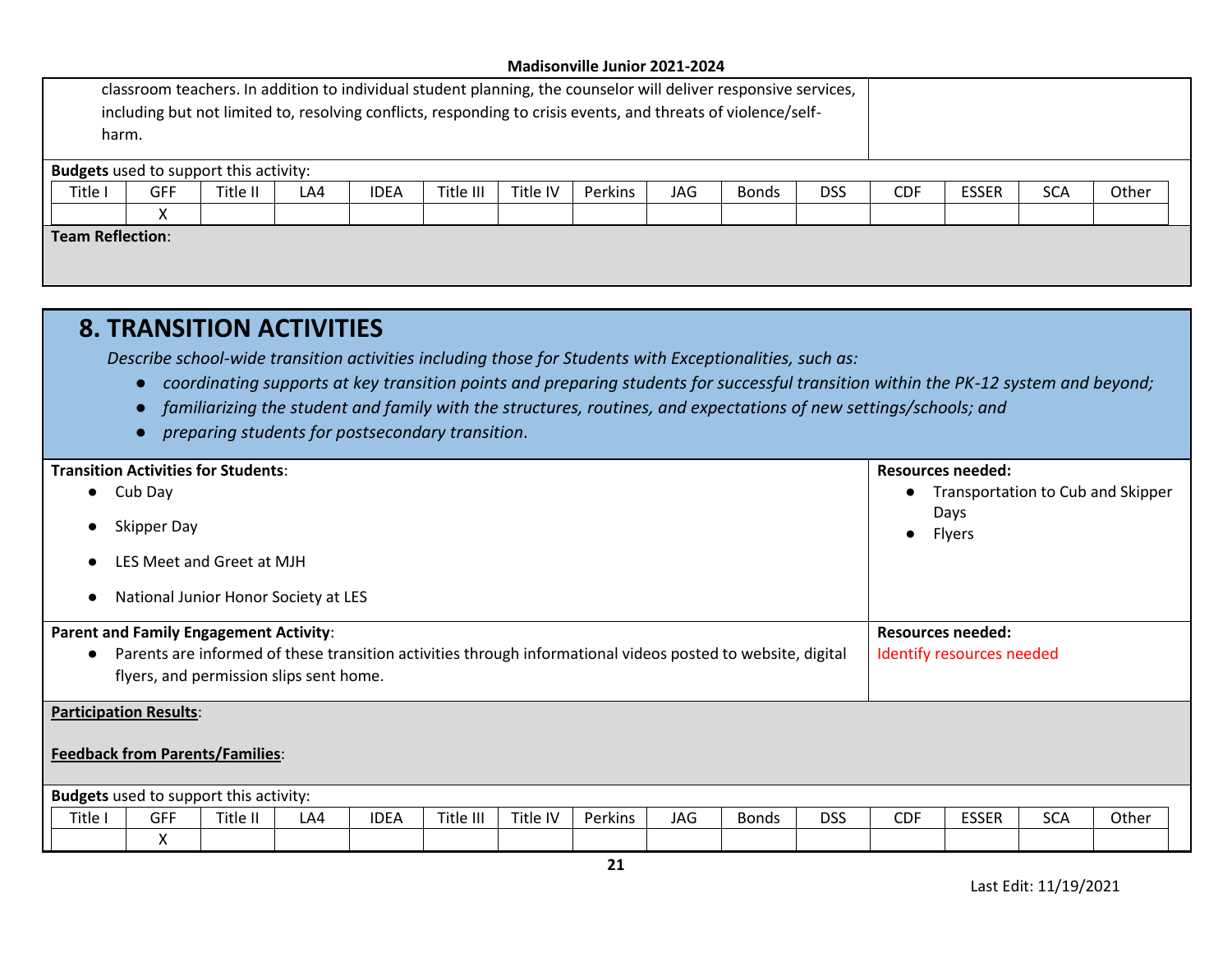## **9. PROFESSIONAL LEARNING COMMUNITIES**

*PLCs provide collaboration time for groups of teachers including, but not limited to, core academics, Students with Exceptionalities, English Language, CTE interventionists, instructional coaches, and administration in order to:* 

- *analyze student data to plan for individual lessons with embedded supports to address unfinished learning and*
- *plan for the use and implementation of high-quality curriculum, share best practices for teaching and learning, and study units within the curriculum.*

| Describe the structure/make-up of your PLC groups:<br>Content teachers (ELA, math, science, social studies)<br>$\bullet$<br>Bi-weekly (one after school and one during the school day)<br>Grade level by content area<br>$\bullet$<br>Teacher leader facilitates meetings<br>$\bullet$<br>Curriculum Specialist provide professional development to teachers |                                                                                                                                                                                         |          |     |             |           |          |         |     |              |            | <b>Resources needed:</b><br>$\bullet$<br>Planning time<br>$\bullet$ | Curriculum specialist<br>District support |            |       |
|--------------------------------------------------------------------------------------------------------------------------------------------------------------------------------------------------------------------------------------------------------------------------------------------------------------------------------------------------------------|-----------------------------------------------------------------------------------------------------------------------------------------------------------------------------------------|----------|-----|-------------|-----------|----------|---------|-----|--------------|------------|---------------------------------------------------------------------|-------------------------------------------|------------|-------|
| $\bullet$                                                                                                                                                                                                                                                                                                                                                    | Learning walks<br>Grade level meetings<br>subject area meetings<br>Describe the format of your PLC groups (When? How often? How long?):<br>meet during common planning every other week |          |     |             |           |          |         |     |              |            |                                                                     |                                           |            |       |
|                                                                                                                                                                                                                                                                                                                                                              | <b>Budgets</b> used to support this activity:                                                                                                                                           |          |     |             |           |          |         |     |              |            |                                                                     |                                           |            |       |
| Title I                                                                                                                                                                                                                                                                                                                                                      | GFF<br>$\pmb{\mathsf{X}}$                                                                                                                                                               | Title II | LA4 | <b>IDEA</b> | Title III | Title IV | Perkins | JAG | <b>Bonds</b> | <b>DSS</b> | <b>CDF</b>                                                          | <b>ESSER</b>                              | <b>SCA</b> | Other |
| Middle of the Year Reflection/Areas for Improvement:                                                                                                                                                                                                                                                                                                         |                                                                                                                                                                                         |          |     |             |           |          |         |     |              |            |                                                                     |                                           |            |       |
| <b>End of the Year Feedback from Teachers:</b>                                                                                                                                                                                                                                                                                                               |                                                                                                                                                                                         |          |     |             |           |          |         |     |              |            |                                                                     |                                           |            |       |
|                                                                                                                                                                                                                                                                                                                                                              | <b>Areas for Improvement:</b>                                                                                                                                                           |          |     |             |           |          |         |     |              |            |                                                                     |                                           |            |       |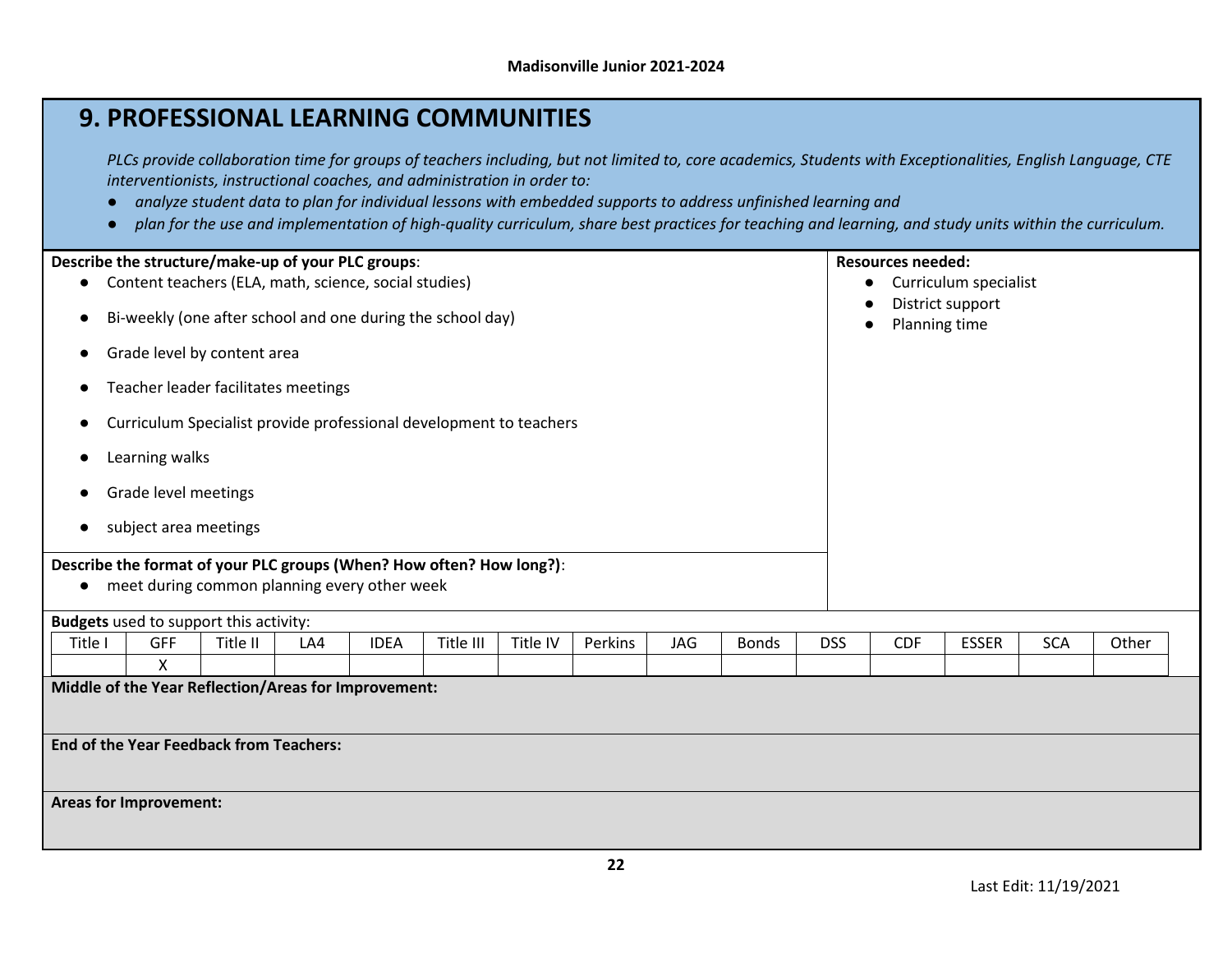|                                                                                                                                                                                                                                                                                                                                                                                                                                                                                      |            | <b>10. OTHER PROFESSIONAL DEVELOPMENT</b>                 |     |             |           |          |         |     |              |                                           |                                                                                                              |              |            |       |
|--------------------------------------------------------------------------------------------------------------------------------------------------------------------------------------------------------------------------------------------------------------------------------------------------------------------------------------------------------------------------------------------------------------------------------------------------------------------------------------|------------|-----------------------------------------------------------|-----|-------------|-----------|----------|---------|-----|--------------|-------------------------------------------|--------------------------------------------------------------------------------------------------------------|--------------|------------|-------|
| High quality and ongoing professional development for teachers, paraprofessionals, and other school personnel to improve instruction<br><b>Other Professional Development:</b><br>Google Classroom Best Practices<br>Achieve 3000 SPED, ELA & Social Studies Teachers<br><b>Curriculum Specialist visiting school</b><br><b>ELA Leaders Guidebook Training</b><br>Math/ELA Content Leader Training<br>Describe how the Instructional Coach will support your school (if applicable): |            |                                                           |     |             |           |          |         |     | $\bullet$    | <b>Resources needed:</b><br>Planning time | District professional development<br>Curriculum Specialists to deliver<br>professional development at school |              |            |       |
|                                                                                                                                                                                                                                                                                                                                                                                                                                                                                      |            |                                                           |     |             |           |          |         |     |              |                                           |                                                                                                              |              |            |       |
| Title I                                                                                                                                                                                                                                                                                                                                                                                                                                                                              | <b>GFF</b> | <b>Budgets</b> used to support this activity:<br>Title II | LA4 | <b>IDEA</b> | Title III | Title IV | Perkins | JAG | <b>Bonds</b> | <b>DSS</b>                                | <b>CDF</b>                                                                                                   | <b>ESSER</b> | <b>SCA</b> | Other |
|                                                                                                                                                                                                                                                                                                                                                                                                                                                                                      | X          |                                                           |     |             |           |          |         |     |              |                                           |                                                                                                              |              |            |       |
| Middle of the Year Reflection/Areas of Improvement:                                                                                                                                                                                                                                                                                                                                                                                                                                  |            |                                                           |     |             |           |          |         |     |              |                                           |                                                                                                              |              |            |       |
| <b>End of the Year Feedback from Teachers:</b>                                                                                                                                                                                                                                                                                                                                                                                                                                       |            |                                                           |     |             |           |          |         |     |              |                                           |                                                                                                              |              |            |       |
|                                                                                                                                                                                                                                                                                                                                                                                                                                                                                      |            | Possible PD needs for next school year:                   |     |             |           |          |         |     |              |                                           |                                                                                                              |              |            |       |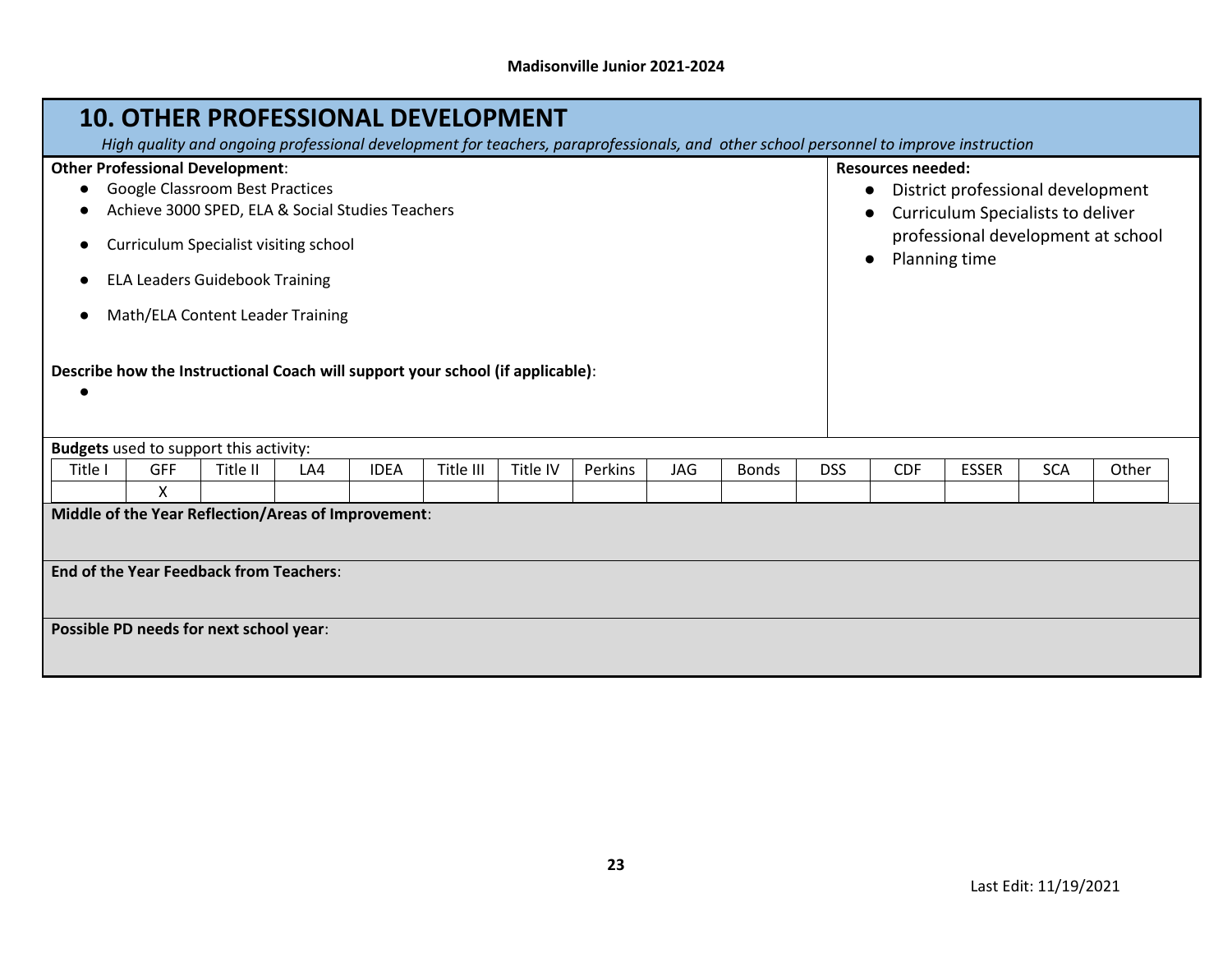## **11. SCHOOL ADVANCEMENT PLANNING**

**Describe how all parents will be included in the development of the school-wide plan (include the months that this will take place)**:

• Communication through PTA meetings.

**Describe how and when the evaluation results of the school-wide plan are reported to the school's stakeholders (faculty, staff, parents/families, and community members)**:

● Results will be articulated to stakeholders through PTA meetings, faculty meetings, and website.

**Describe how and when the school-wide committee will meet and discuss school programs implemented, as outlined in this document, to determine effectiveness and to assist in planning**:

● Committee will meet in the spring to review SAP and plan for the upcoming school year.

| 2021-2024 Committee Members                                      |                                                          |  |  |  |  |  |  |  |
|------------------------------------------------------------------|----------------------------------------------------------|--|--|--|--|--|--|--|
| <b>School-wide Planning Committee</b>                            | <b>Parent/Family Engagement Committee</b>                |  |  |  |  |  |  |  |
| Responsible for developing, monitoring, revising, and evaluating | Responsible for the implementation of the PFE activities |  |  |  |  |  |  |  |
| <b>Members Include:</b>                                          | <b>Members Include:</b>                                  |  |  |  |  |  |  |  |
| Administrator: Patricia Welch Nelson                             | <b>Administrator: Patricia WelchNelson</b>               |  |  |  |  |  |  |  |
| <b>Teacher: Tanya Glass, TRT</b>                                 | <b>Teacher: Tanya Glass, TRT</b>                         |  |  |  |  |  |  |  |
| Teacher: Felicia Hamilton-Johnson                                | Teacher: Felicia Hamilton-Johnson                        |  |  |  |  |  |  |  |
| Teacher: Bailey Terrell                                          | <b>Teacher: Bailey Terrell</b>                           |  |  |  |  |  |  |  |
| <b>Parent/Family: Kerry Cantrell</b>                             | <b>Parent/Family: Kerry Cantrell</b>                     |  |  |  |  |  |  |  |
| <b>Parent/Family: Jessica Lee</b>                                | <b>Parent/Family: Jessica Lee</b>                        |  |  |  |  |  |  |  |
| <b>Community Member: Barney Tyrney</b>                           |                                                          |  |  |  |  |  |  |  |
| Student: Beija Lopes Morgan                                      |                                                          |  |  |  |  |  |  |  |
|                                                                  |                                                          |  |  |  |  |  |  |  |
|                                                                  |                                                          |  |  |  |  |  |  |  |
|                                                                  |                                                          |  |  |  |  |  |  |  |